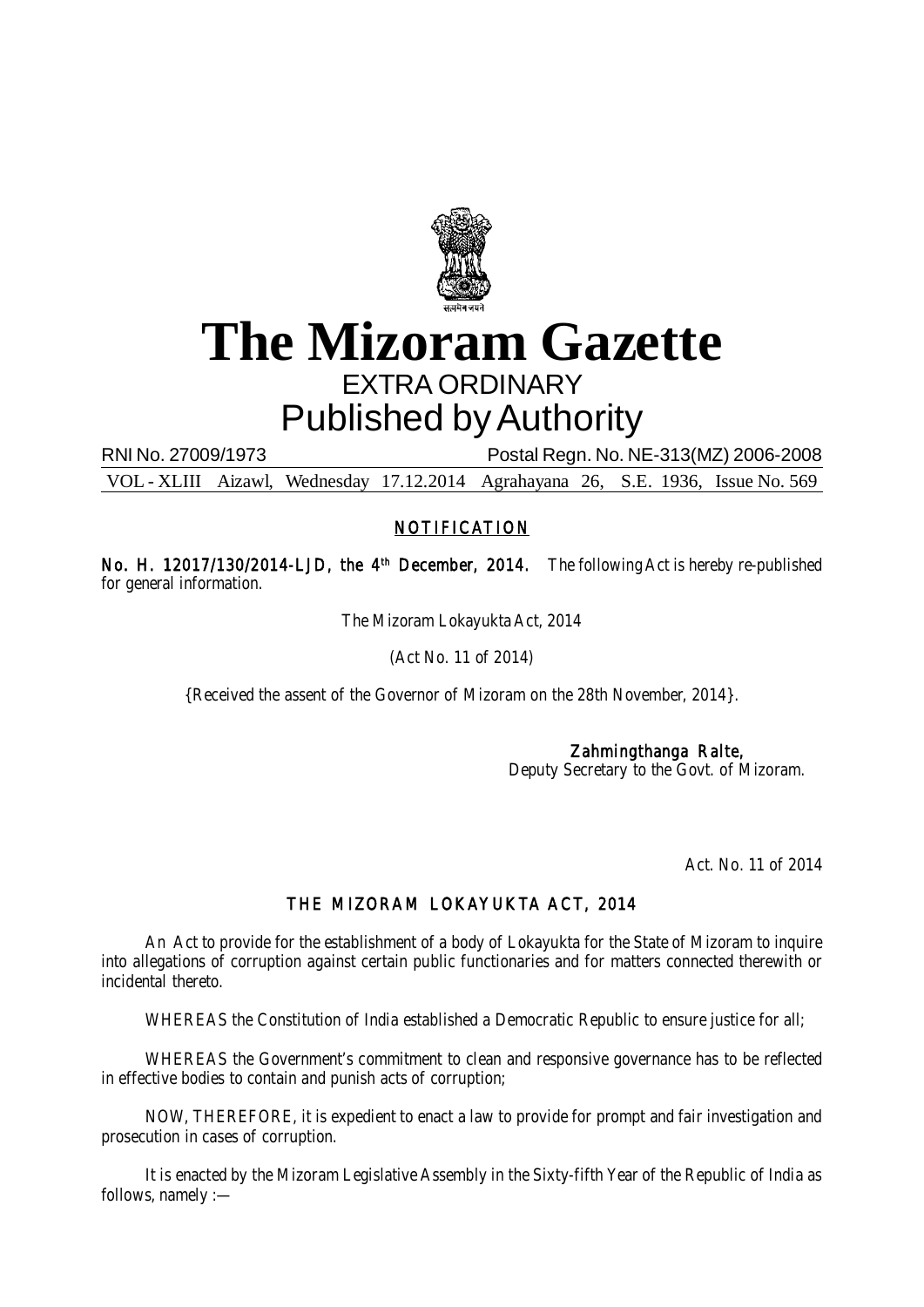#### CHAPTER –I PRELIMINARY

#### 1. Short Title, extent and commencement

- (1) This Act may be called the Mizoram Lokayukta Act, 2014.
- (2) It extends to the whole of Mizoram..
- (3) It shall come into force on such date as the Government may, by notification in the Official Gazette, appoint.

## 2. DEFINITIONS:  $(1)$  In this Act unless the context otherwise requires,—

(a) "Action"means any action including administrative action taken by way of decision, recommendation or finding or in any other manner and includes wilful failure or omission to act and all other expressions relating to such action shall be construed accordingly.

- (b) "Bench" means a Bench of the Lokayukta;
- $(c)$  "Chairperson" means the Chairperson of the Lokayukta;
- (d) "Competent authority", in relation to-
	- (i) the Chief Minister, means the Governor of Mizoram;
	- (ii) a member of the Council of Ministers and Parliamentary Secretaries means the Chief Minister;
	- (iii) a member of State Legislature other than a Minister means the Speaker;
	- (iv) an officer in the Department of the State Government means the Minister in charge of the Department under which such 0fficer is serving;

(v) a chairperson or members of any body, or Board or corporation or authority or company or society or autonomous body (by whatever name called) established or constituted under an Act of Parliament or of a State Legislature or wholly or partly financed by the Government of Mizoram or controlled by it, means the Minister in charge of the administrative Department of such body, or Board or corporation or authority or company or society or autonomous body;

(vi) an officer of any body or Board or corporation or authority or company or society or autonomous body (by whatever name called) established or constituted under an Act of Parliament or of a State Legislature or wholly or partly financed by the State Government or controlled by it, means the head of such body or Board or corporation or authority or company or society or autonomous body;

(e) "Complaint" means a complaint, in a plain paper alleging that a public servant has committed an offence punishable under the Prevention of Corruption Act, 1988;

(f) "Corruption" includes anything made punishable under Prevention of Corruption Act, 1988 or under the Indian Penal Code (Act 45 of 1860 )

(g) "Government" means the Government of Mizoram

 $(h)$  "Investigation" means an investigation defined under clause  $(h)$  of section 2 of the Code of Criminal Procedure, 1973;

 $(i)$  "Judicial Member" means a Judicial Member of the Lokayukta appointed as such;

 $(j)$  "Lokayukta" means the body established under section 3;

 $(k)$  "Member" means a Member of the Lokayukta:

(l) "Minister" means Minister of the State Government of Mizoram but does not include the Chief Minister;

 $(m)$  "Notification" means notification published in the Official Gazette and the expression "notify" shall be construed accordingly;

(n) "Preliminary inquiry" means an inquiry conducted under this Act by the Lokayukta before proper investigation;

(o) "Prescribed" means prescribed by rules made under this Act;

(p) "Public servant" means a person defined as such in the Prevention of Corruption Act, 1988; but does not include a public servant in respect of whom the jurisdiction is exercisable by any court or other authority under the Army Act, 1950, the Air Force Act, 1950, the Navy Act, 1957 and the Coast Guard Act, 1978;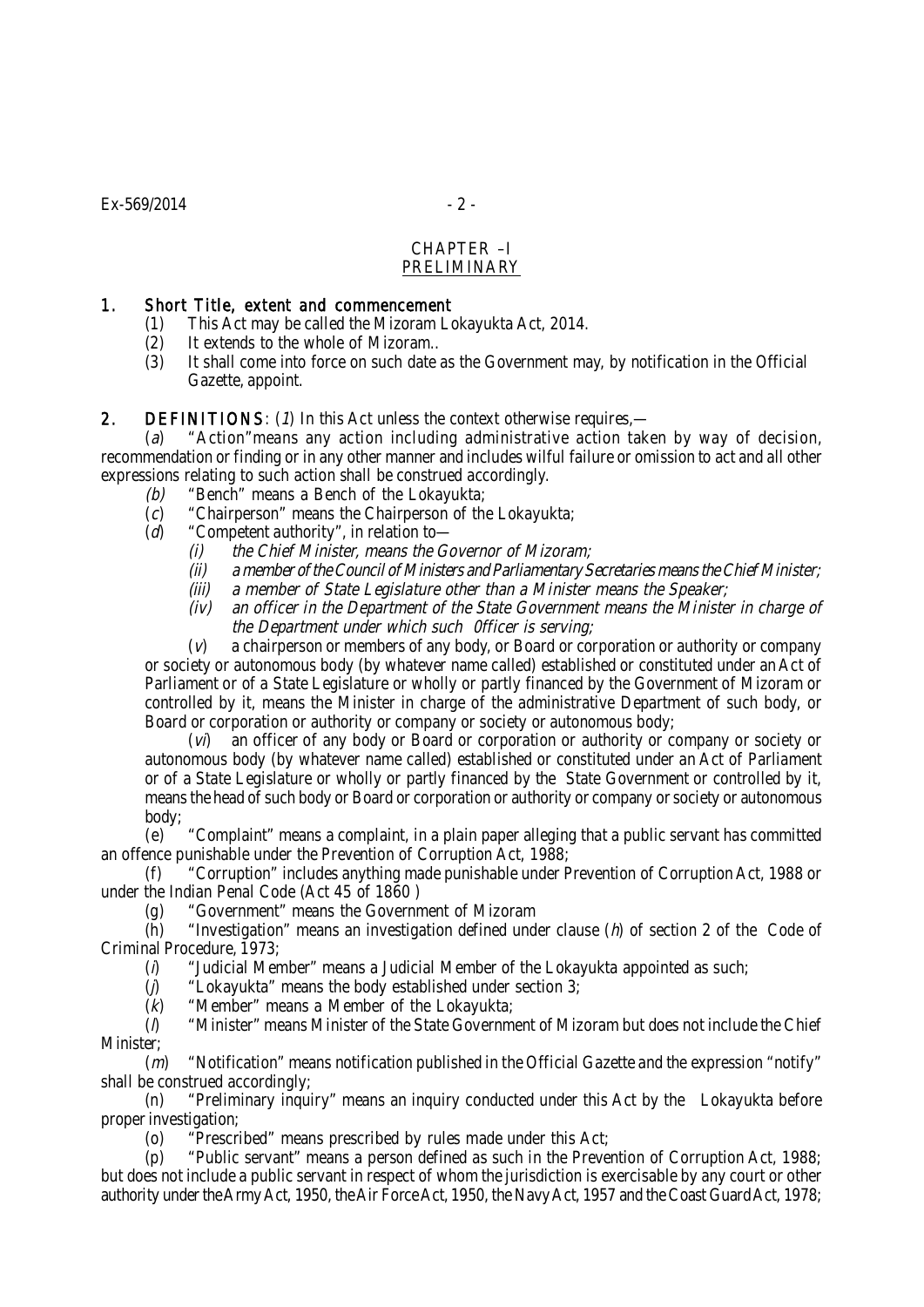(q) "Rules" means rules made under this Act;

 $(r)$  "Regulations" means regulations made under this Act;

(s) "Schedule" means a schedule appended to this Act;

(t) "Search Committee" means a body of persons constituted under sub-section (3) of section 4 of this Act.

(u) "Special Court" means the court of a Special Judge appointed under sub-section (1) of section 3 of the Prevention of Corruption Act, 1988;

(v) "State" means the State of Mizoram or any other State;

(w) "Whistleblower" means any person who provides factual information with substance about corruption in a public authority or is a witness or victim in a case of corruption before the Lokayukta or who faces the threat of

- (i) Professional harm, including but not limited to illegitimate transfer, denial of promotion, denial of appropriate perquisites, departmental proceedings, discrimination, or
- (ii) physical harm, or
- is actually subjected to any harm; because of either making a complaint to the Lokayukta under this Act, or by any other legal action aimed at preventing or exposing corruption.

(2) The words and expressions used herein and not defined in this Act but defined in the Prevention of Corruption Act, 1988 and the Indian Penal Code shall have the meanings respectively assigned to them in that Act.

# CHAPTER -II

# ESTABLISHMENT OF LOKAYUKTA

# 3. Body of Lokayukta:

(1) As from the commencement of this Act, there shall be established in the State of Mizoram, by notification in the Official Gazette, a body to be called the "Lokayukta" who would have administrative, financial and functional independence from the government.

(2) The Lokayukta shall consist of—

(a) a Chairperson, who is or has been a Chief Justice of the High Court or a Judge of the High Court or a person qualified to be a High Court Judge or a person who fulfils the eligibility specified in clause (a) or (b) of sub-section  $(3)$  of this section; and

(b) such number of members, not exceeding three including the Chairperson, out of whom one shall be Judicial Member:

 $(3)$  A person shall be eligible to be appointed,—

- (a) as a Judicial Member if such person
	-
	- (i) is qualified to be a High Court Judge, or<br>(ii) has a vast knowledge of law and experie has a vast knowledge of law and experience in judicial matters or courts;

(b) as a Member other than a Judicial Member, if he is a person of impeccable integrity, outstanding ability having special knowledge and expertise of not less than twenty years in the matters relating to anti-corruption policy, public administration, vigilance, finance including insurance and banking, law, and management;

(c) A person appointed as chairperson or member of Lokayukta shall, before entering upon his office, make and subscribe before the Governor, an oath or affirmation in the form as prescribed/ set out in the Schedule.

- (4) The Chairperson or a Member shall not be—
	- (i) a member of Parliament or a member of the Legislature of any State or Union territory;
	- (ii) a person convicted of any offence involving moral turpitude;
	- (iii) a member of any Autonomous District Council, Village Council or Municipality;

(iv) a person who has been removed or dismissed from service of the Union or a State, and shall not hold any office of trust or profit (other than his/her office as the Chairperson or a Member hereof)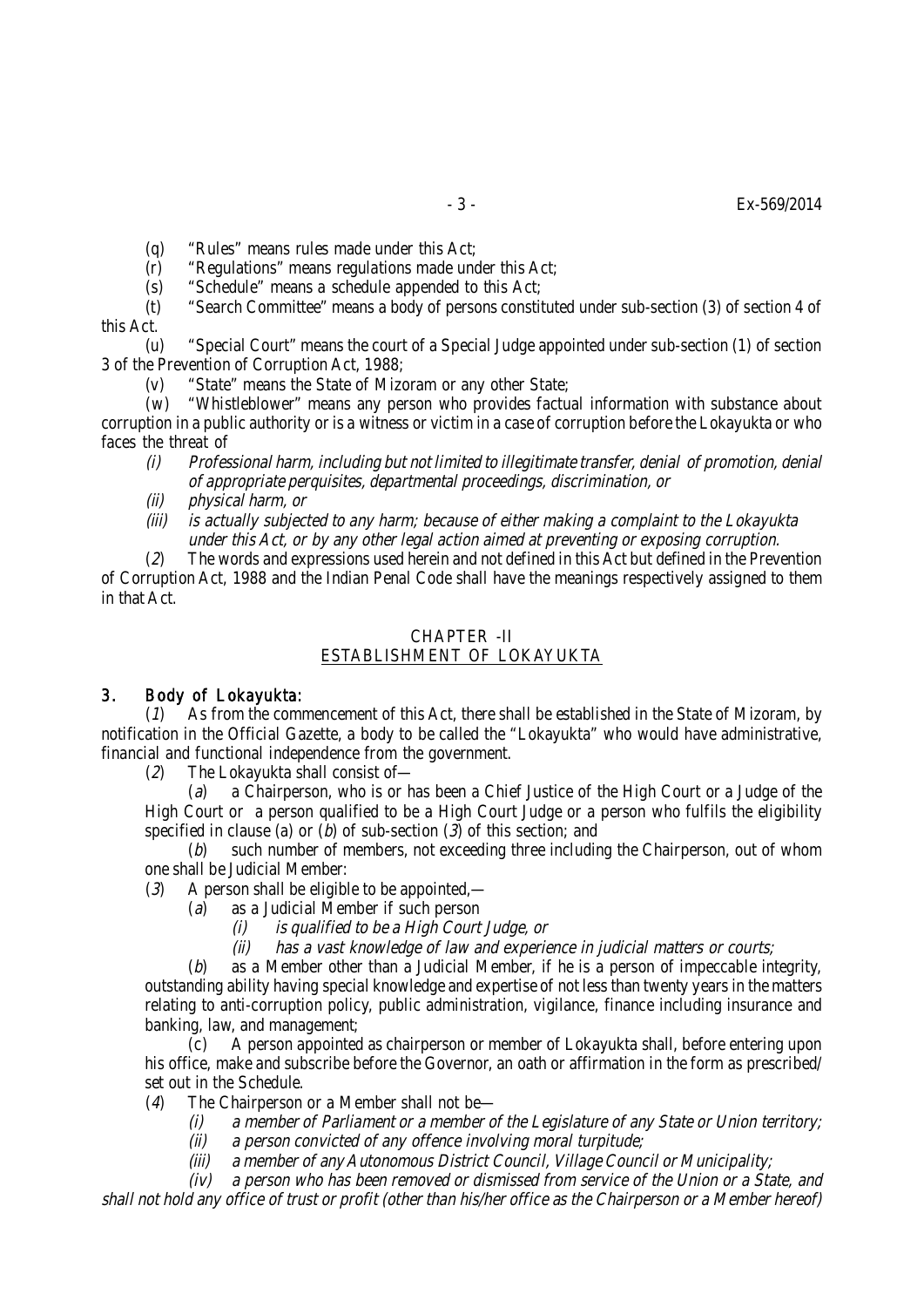$Ex - 569/2014$  - 4 -

or been affiliated with any political party or carry on any business or practice any profession and accordingly, before he/she enters upon his office, a person appointed as the Chairperson or a Member, as the case may be, shall, if—

(a) he holds any office of trust or profit, resign from such office; or

 $(b)$  he is carrying on any business, sever his connection with the conduct and management of such business; or

(c) he is practicing any profession, cease to practice such profession.

# 4. Constitution of Selection and Search Committee:

(1) The Chairperson and Members shall be appointed by the Governor after obtaining the recommendations of a Selection Committee consisting of—

(a) the Chief Minister—Chairman;

- (b) the Speaker of the Legislative Assembly—Member;
- $(c)$  the Leader of Opposition or Leader of Opposition Group in the Legislative Assembly—Member;

 $(d)$  the Chief Justice of the Gauhati High Court or any Judge nominated by him Member

(2) No appointment of a Chairperson or a Member shall be invalid merely by reason of any vacancy in the Selection Committee.

(3) The Selection Committee shall for the purposes of selecting the Chairperson and Members of the Lokayukta and for preparing a panel of persons to be considered for appointment as such, constitute a Search Committee consisting of at least five persons having special knowledge and expertise in the matters relating to anti-corruption policy, public administration, vigilance, policy making, finance including insurance and banking, law, and management, or in any other matter which, in the opinion of the Selection Committee, may be useful in making selection of the Chairperson and Members of the Lokayukta.

Provided that not less than fifty percent of the Members of the Search Committee shall be from amongst the persons belonging to the Scheduled Castes, the Scheduled Tribes, Other Backward Classes, Minorities and women as the case may be ;

(4) The Selection Committee shall follow the procedure prescribed in the Rules for selecting the Chairperson and Members of the Lokayukta.

The term of the Search Committee referred to in sub-section  $(3)$ , the fees and allowances payable to its members and the manner of selection of panel of names shall be such as may be prescribed.

# 5. Appointment of Chairperson and Members:

The Governor shall take or cause to be taken all necessary steps for the appointment of a new Chairperson and Members at least three months before the expiry of the term of such Chairperson or Member, as the case may be, in accordance with the procedure laid down under this Act.

# 6. Term of the Chairperson and Members:

The Chairperson and every Member shall, on the recommendations of the Selection Committee, be appointed by the Governor by warrant under his hand and seal and hold office as such for a term of five years or till attaining the age of 70 years whichever is earlier from the date on which he enters upon his office ;

Provided that he may—

- (a) by writing under his hand addressed to the Governor, resign his office; or
- (b) be removed from his office in the manner provided under this Act.

# 7. Salary and Allowances of Chairperson and Members:

The salary, allowances and other conditions of service of—

- $(i)$  the Chairperson shall be the same as those of the Chief Justice of the High Court;
- (ii) other Members shall be the same as those of a Judge of the High Court: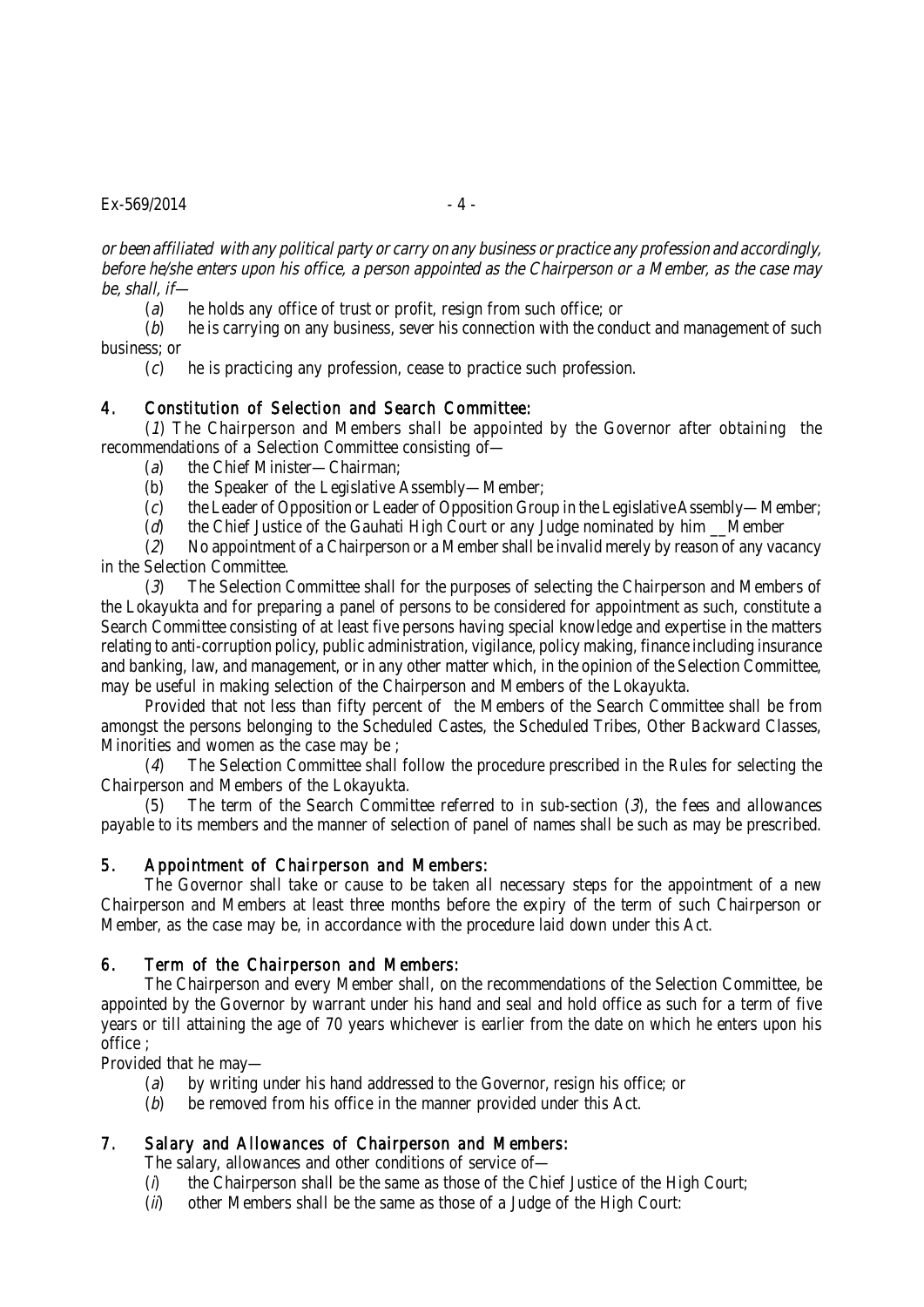Provided that if the Chairperson or a Member is, at the time of his/her appointment, in receipt of pension (other than disability pension) in respect of any previous service under the Government of India or under the Government of a State, his salary in respect of service as the Chairperson or, as the case may be, as a Member, be reduced—

(a) by the amount of that pension; and

 $(b)$  if he has, before such appointment, received, in lieu of a portion of the pension due to him in respect of such previous service, the commuted value thereof, by the amount of that portion of the pension:

Provided further that the salary, allowances and pension payable to, and other conditions of service of the Chairperson or a Member shall not be varied to his disadvantage after his appointment.

#### 8. Chairperson and Members –Bar from re-employment:

(1) On ceasing to hold office, the Chairperson and every Member shall be ineligible for—

 $(i)$  re-appointment as the Chairperson or a Member of the Lokayukta;

 $(i)$  any diplomatic assignment, appointment as administrator of a Union territory and such other assignment or appointment which is required by law to be made by the Governor by warrant under his hand and seal;

(*iii*) further employment to any other office of profit under the Government of India or the Government of a State;

(iv) contesting any election of President or Vice President or Member of either House of Parliament or Member of a State Legislature or Autonomous District Council or Municipality or Village Council or Panchayat within a period of five years from the date of relinquishing the post.

 $(2)$  Notwithstanding anything contained in sub-section (1), a Member shall be eligible to be appointed as a Chairperson, if his total tenure as Member and Chairperson does not exceed five years.

Explanation.— For the purposes of this section, it is hereby clarified that where the Member is appointed as the Chairperson, his/her term of office shall not be more than five years in aggregate as the Member and the Chairperson.

#### 9. Member taking Charge of Chairperson:

(1) In the event of occurrence of any vacancy in the office of the Chairperson by reason of his/her death, resignation or otherwise, the Governor may, by notification, authorize the senior-most Member to act as the Chairperson until the appointment of a new Chairperson to fill such vacancy.

(2) When the Chairperson is unable to discharge his/her functions owing to absence on leave or otherwise, the senior-most Member available, as the Governor may, by notification, authorize in this behalf, shall discharge the functions of the Chairperson until the date on which the Chairperson resumes his/her duties.

## 10. Appointment of Secretary to the Lokayukta, Director of Inquiry and Prosecution, Officers and Staff of Lokayukta:

(1) There shall be a Secretary to the Lokayukta in the rank of Secretary to the State Government, who shall be appointed by the Chairperson from a panel of names sent by the Government.

(2) There shall be a Director of Inquiry and Prosecution not below the rank of the Additional Secretary to the State Government or equivalent, who shall be appointed by the Lokayukta.

 $(3)$  The appointment of officers and staff of the Lokayukta shall be made by the Lokayukta.

Provided that the Governor may by rule require that the appointment in respect of any post or posts as may be specified in the rule, shall be made after consultation with the State Public Service Commission.

 $(4)$  Subject to the provisions of any law made by the State Legislature, the conditions of service of secretary and other officers and staff of the Lokayukta shall be such as may be specified by regulations made by the Lokayukta for the purpose:

Provided that the regulations made under this sub-section shall, so far as they relate to salaries, allowances, leave or pensions, require the approval of the Governor.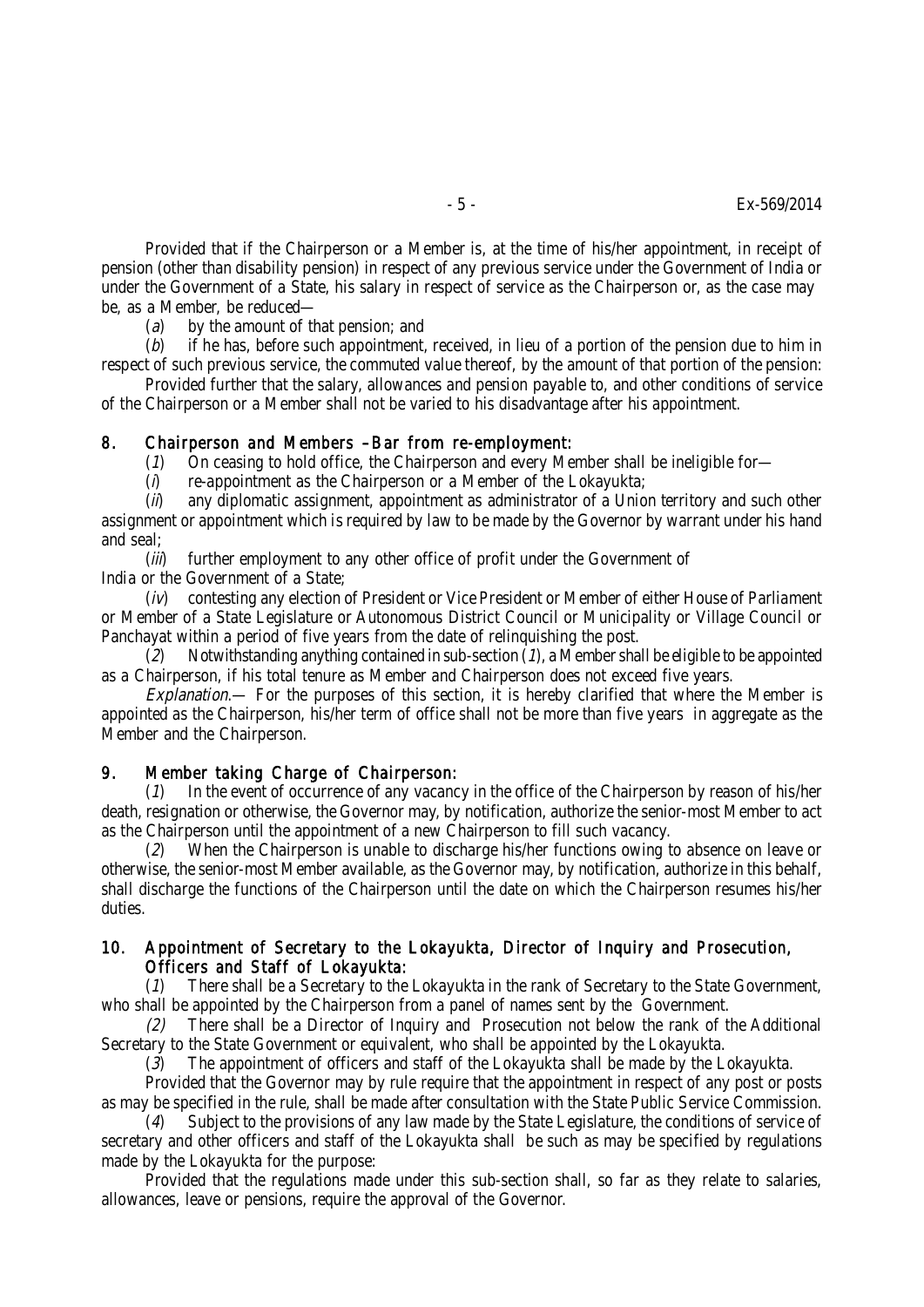#### CHAPTER- III CONSTITUTION OF DIRECTORATE OF INQUIRY/ INVESTIGATION AND PROSECUTION

#### 11. Constitution of Directorate:

(1) The Lokayukta shall, by notification, constitute Directorate of Inquiry/ Investigation and Prosecution headed by the Director for the purpose of prosecution of public servants in relation to any complaint before the Lokayukta under this Act:

Provided that till such time the Directorate is constituted by the Lokayukta, the State Government shall make available such number of officers and other staff from such of its Departments including Anti Corruption Bureau (ACB) as may be required by the Lokayukta, for conducting prosecution under this Act.

(2) The Director shall, after having been so directed by the Lokayukta, file a case in accordance with the findings of the investigation report, before the Special Court. All necessary steps shall be taken by the Public Prosecutor appointed by Lokayukta for Prosecution of the offence punishable under the Prevention of Corruption Act, 1988.

 $(3)$  The report referred to under sub-section (2) shall be deemed to be a report, filed on completion of investigation, referred to in section 173 of the Code of Criminal Procedure, 1973.

(4) For the purposes of assisting the Lokayukta in conducting a preliminary inquiry or investigation under this Act, the officers of this Directorate shall have the same powers as are conferred upon the Lokayukta under section 27of this Act.

# CHAPTER –IV EXPENSES OF LOKAYUKTA

#### 12. Expenses of Lokayukta

The administrative expenses of the Lokayukta, including all salaries, allowances and pensions payable to or in respect of the Chairperson, Members or secretary or other officers or staff of the Lokayukta, shall be charged upon the Consolidated Fund of the State and any fees or other moneys taken by the Lokayukta shall form part of that Fund.

# CHAPTER –V JURISDICTION IN RESPECT OF INQUIRY

# 13. Jurisdiction in respect of Inquiry:

Subject to the other provisions of thisAct, the Lokayukta shall inquire or cause an inquiry to be conducted into any matter pertaining to or arising from, or connected with, any allegation of corruption made in a complaint or in a case initiated on its own motion in respect of the following, namely:  $-$  (a) any person who is or had been a Chief Minister, Speaker or Deputy Speaker;

- (b) any other person who is or had been a Minister of the State;
- (c) any person who is or had been a Member of the State Legislature;
- (d) all officers and employees of the State, from amongst the public servants

defined in sub-clauses ( $\hat{\theta}$ ) and ( $\hat{\theta}$ ) of clause (c) of section 2 of the Prevention of Corruption Act, 1988 when serving or who had served, in connection with the affairs of the State;

(e) all officers and employees referred to in clause ( $d$ ) or equivalent in any body or Board or corporation or authority or company or society or trust or autonomous body (by whatever name called) established by an Act of Parliament or of a State Legislature or wholly or partly financed by the State Government or controlled by it when serving or who had been such officer or employee.

(f) any person who is or has been a director, manager, secretary or other officer of every other society or association of persons or trust (whether registered under any law for the time being in force or not), by whatever name called, wholly or partly financed or aided by the State Government and the annual income of which exceeds such amount as the State Government may, by notification, specify;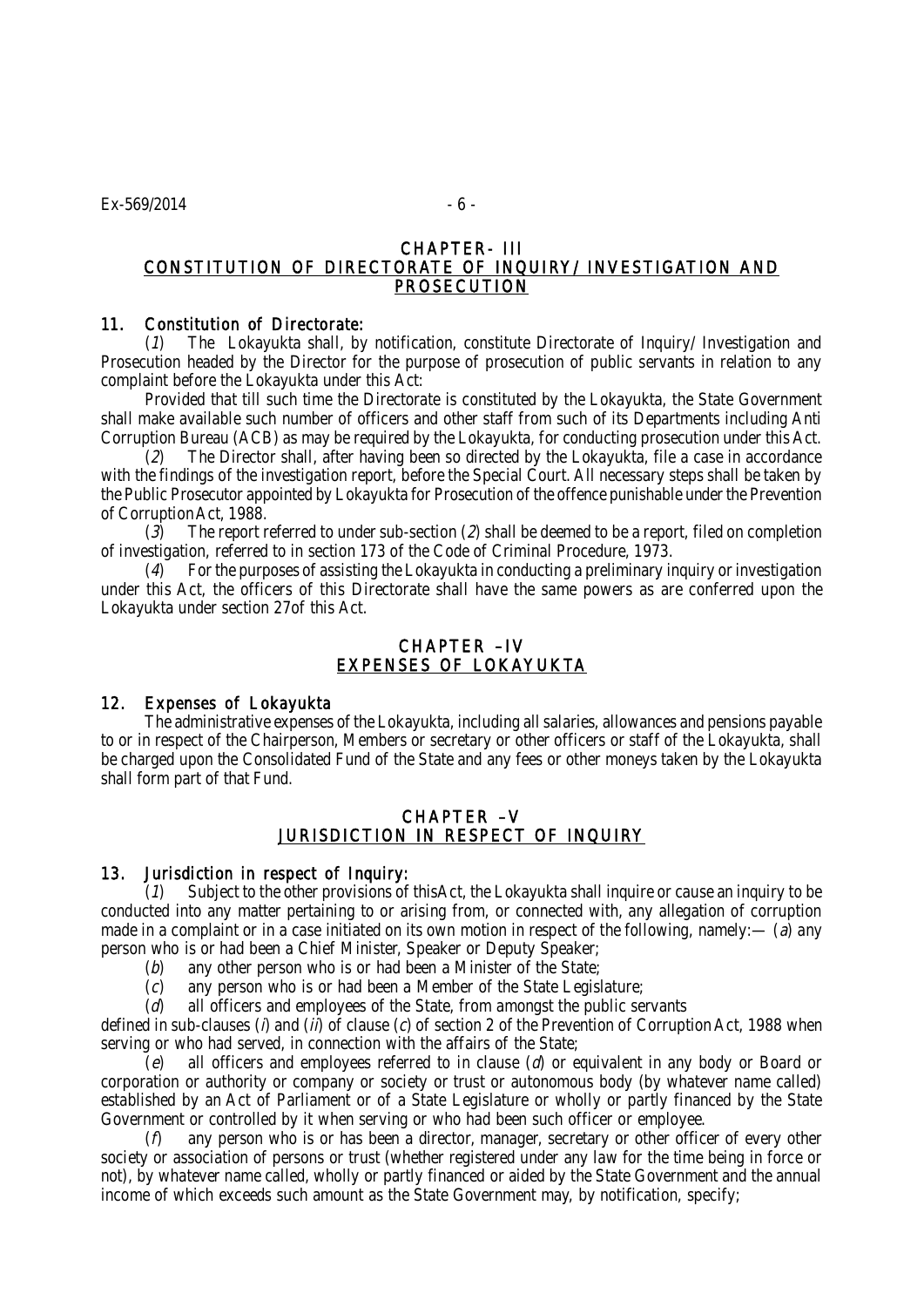$(q)$  any person who is or has been a director, manager, secretary or other officer of every other society or association of persons or trust (whether registered under any law for the time being in force or not) in receipt of any donation from the public and the annual income of which exceeds such amount as the State Government may by notification specify or from any foreign source under the Foreign Contribution (Regulation) Act, 2010 in excess of ten lakhs rupees in a year or such higher amount as the Central Government may, by notification, specify;

Explanation.—For the purpose of clauses ( $\hat{p}$  and ( $\hat{q}$ ), it is hereby clarified that any entity or institution, by whatever name called, corporate, society, trust, association of persons, partnership, sole proprietorship, limited liability partnership (whether registered under any law for the time being in force or not), shall be the entities covered in those clauses:

Provided that any person referred to in this clause shall be deemed to be a public servant under clause (c) of section 2 of the Prevention of Corruption Act, 1988 and the provisions of that Act shall apply accordingly.

(2) Notwithstanding anything contained in sub-section  $(1)$ , the Lokayukta shall not inquire into any matter pertaining to or arising from, or connected with, any such allegation of corruption against any Member of the State Legislature in respect of anything said or a vote given by him in the State Legislature or any committee thereof covered under the provisions contained in clause  $(2)$  of article 194 of the Constitution.

(3) The Lokayukta may inquire into any act or conduct of any person other than those referred to in sub-section  $(1)$ , if such person is involved in the act of abetting, bribe giving or bribe taking or conspiracy relating to any allegation of corruption under the Prevention of Corruption Act, 1988 against a person referred to in sub-section  $(1)$ :

Provided that no prosecution under this Act shall be initiated against the person serving under the Central Government without obtaining approval from competent authority of Central Government.

(4) No matter in respect of which a complaint has been made to the Lokayukta under this Act shall be referred for inquiry under the Commissions of Inquiry Act, 1952.

Explanation.—For the removal of doubts, it is hereby declared that a complaint under this Act shall only relate to a period during which the public servant was holding or serving in that capacity.

#### 14. Pending cases:

Any matter or proceeding relating to allegation of corruption under the Prevention of Corruption Act, 1988 pending before any agency or authority prior to commencement of this Act shall stand transferred to the Lokayukta excepting cases pending before the court.

#### 15. Constitution of Bench:

 $(1)$  Subject to the provisions of this Act, —

(a) the jurisdiction of the Lokayukta may be exercised by benches thereof;

 $(b)$  a bench may be constituted by the Chairperson consisting of such number of Members as the Chairperson may deem fit;

(c) where a bench consists of the Chairperson, such bench shall be presided over by the Chairperson;

(d) where a bench consists of a Judicial Member, and a non-Judicial Member, not being the Chairperson, such bench shall be presided over by the member who is senior to the other;

(e) the benches of the Lokayukta shall ordinarily sit at Aizawl and at such other places as the Lokayukta may decide.

(2) Notwithstanding anything contained in sub-section  $(1)$ , the Chairperson shall have the power to constitute or reconstitute benches from time to time.

(3) If at any stage of the hearing of any case or matter it appears to the Chairperson or a Member that the case or matter is of such nature that it ought to be heard by a bench consisting of all the Members, the case or matter may be transferred by the Chairperson or, as the case may be, referred to him for transfer, to such bench as the Chairperson may deem fit.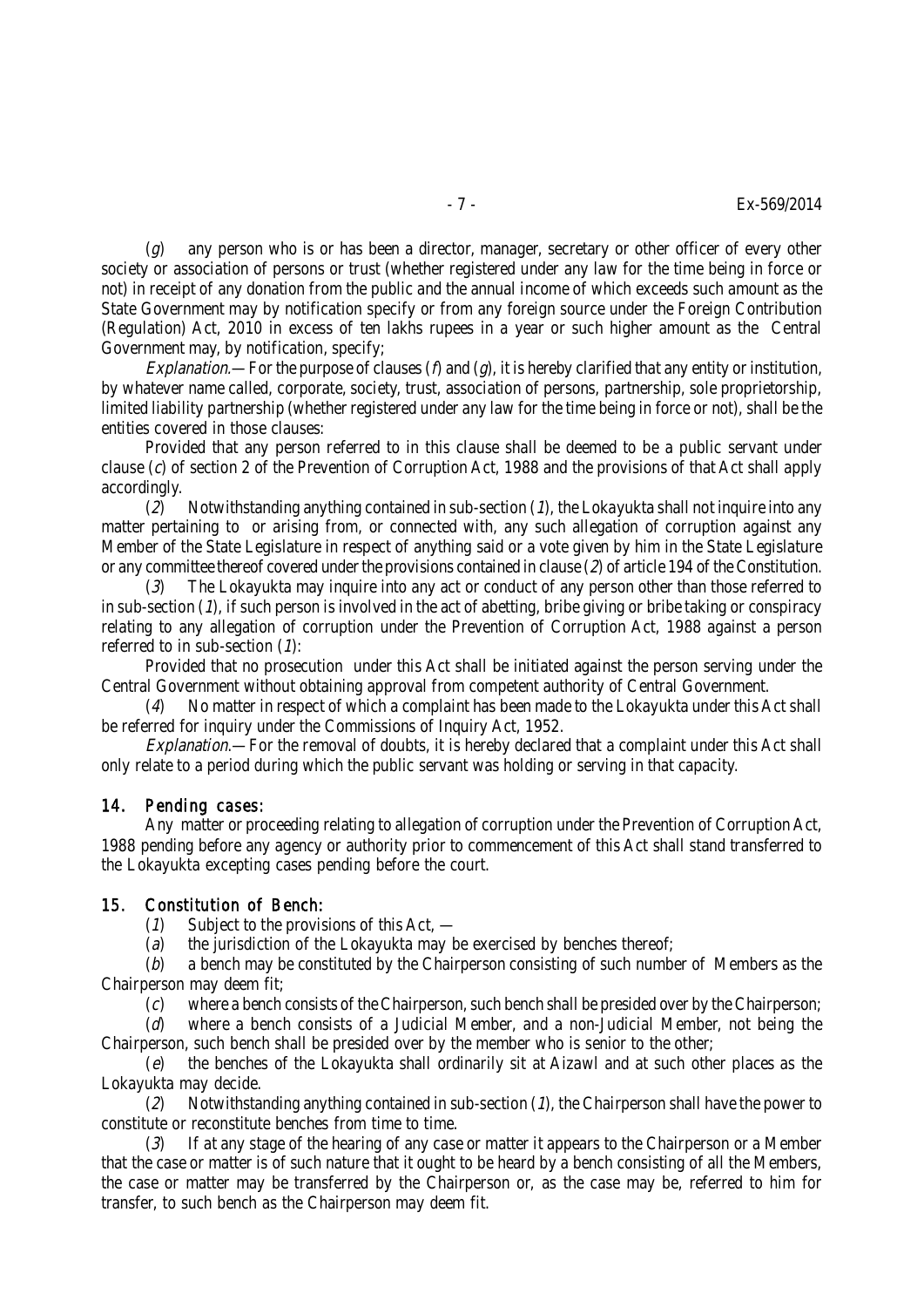# 16. Distribution of Business:

Where benches are constituted, the Chairperson may, from time to time, by notification, make provisions as to the distribution of the business of the Lokayukta amongst the benches and also provide for the matters which may be dealt with by each bench.

## 17. Transfer of pending case:

On an application for transfer made by the complainant or the public servant, the Chairperson, after giving an opportunity of being heard to the complainant or the public servant, as the case may be, may transfer any case pending before one bench for disposal to any other bench.

## 18. Reference to Chairperson:

If the Members of a bench consisting of an even number of Members differ in opinion on any point, they shall state the point or points on which they differ, and make a reference to the Chairperson who shall either hear the point or points himself and such point or points shall be decided by him.

#### CHAPTER-VI PROCEDURE IN RESPECT OF PRELIMINARY AND INVESTIGATION

## 19. Procedure in respect of Preliminary Inquiry and Investigation:

(1) The Lokayukta shall, on its own motion or on receipt of a complaint, first decide whether to proceed in the matter or close the same and if the Lokayukta decides to proceed further, it shall order the preliminary inquiry against any public servant by its Inquiry Wing or any agency (including any special investigation agency) to ascertain whether there exists a *prima facie* case for proceeding in the matter.

 $(2)$  During the preliminary inquiry referred to in sub section (1), the Inquiry Wing or any agency shall conduct a preliminary inquiry and on the basis of material, information and documents collected, submit within 45(forty five) days from the date of receipt of the reference, a report to the Lokayukta.

(3) A bench consisting of at least two Members of the Lokayukta shall consider every report received under sub-section (2) from the Inquiry Wing or any agency and after giving an opportunity of being heard to the public servant, decide as to whether there exists a *prima facie* case, and make recommendations to proceed with one or more of the following actions, namely:—

- (a) investigation by any agency (including any special investigation agency);
- (b) any appropriate action against the concerned public servants by the competent authority;
- (c) closure of the proceedings against the public servant.

(4) Every preliminary inquiry referred to in sub-section (1) shall ordinarily be completed within a period of 45 (forty five)days from the date of receipt of the complaint.

In case the Lokayukta decides to proceed to investigate into the complaint, it shall direct any investigation agency (including any special agency) to carry out the investigation as expeditiously as possible and complete the investigation within a period of six months from the date of its order:

Provided that the Lokayukta may extend the said period by a further period not exceeding three months at a time for the reasons to be recorded in writing.

(6) Notwithstanding anything contained in section 173 of the Code of Criminal Procedure, 1973, any investigation agency (including any special agency) shall, in respect of cases referred to it by the Lokayukta, submit the investigation report to the Lokayukta.

(7) A bench consisting of at least two Members of the Lokayukta shall consider every report received by it under sub-section (6) from any investigation agency (including any special agency) and may, decide as to—

- (a) file charge-sheet or closure report before the Special Court against the public servant;
- (b) any appropriate action against the concerned public servants by the competent authority.
- (8) The Lokayukta may, after taking a decision under sub-section ( $\lambda$  on the filing of the chargesheet,

direct –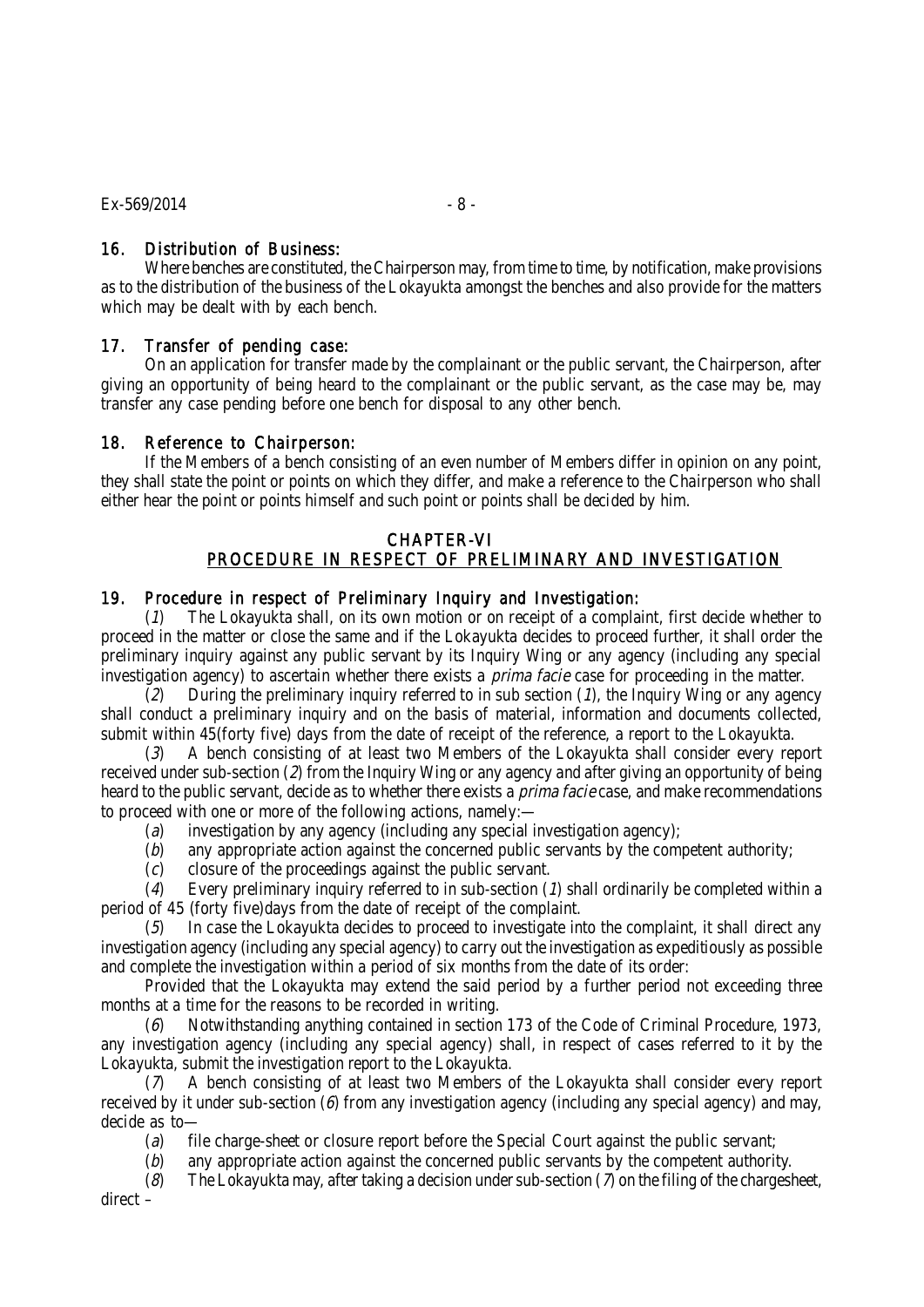(a) its prosecution Wing to initiate prosecution in the Special Court in respect of the cases investigated by the investigation agency (including any special agency); or

(b) any other agency in respect of the cases investigated by such agency on the direction of Lokayukta to obtain its approval and thereafter initiate prosecution in the Special Court and forward a copy of charge-sheet filed by it under this clause to the Lokayukta for the purposes of superintendence .

(9) The Lokayukta may, during the preliminary inquiry or the investigation, as the case may be, pass appropriate orders for the safe custody of the documents relevant to the preliminary inquiry or, as the case may be, investigation, as it deems fit.

 $(10)$  The Lokayukta may retain the original records and evidences, which are likely to be required in the process of preliminary inquiry or investigation or conduct of a case by it or by the Special Court.

 $(11)$  Save as otherwise provided, the manner and procedure of conducting a preliminary inquiry or investigation (including such material and documents to be made available to the public servant) under this Act, shall be such as may be specified by regulations.

#### 20. Inquiry into the conduct of person other than the accused:

If, at any stage of the proceeding, the Lokayukta—

(a) considers it necessary to inquire into the conduct of any person other than the accused; or

 $(b)$  is of opinion that the reputation of any person other than an accused is likely to be prejudicially affected by the preliminary inquiry, the Lokayukta shall give to that person a reasonable opportunity of being heard in the preliminary inquiry and to produce evidence in his defence, consistent with the principles of natural justice.

#### 21. Furnishing of Information and Documents:

Subject to the provisions of this Act, for the purpose of any preliminary inquiry or investigation, the Lokayukta or the investigating authority, as the case may be, may require any public servant or any other person who, in its opinion, is able to furnish information or produce documents relevant to such preliminary inquiry or investigation, to furnish any such information or produce any such document.

#### 22. Sanction not necessary:

 $(1)$  No sanction or approval of any authority shall be required by the Lokayukta for conducting investigation by any agency in respect of the cases investigated by such agency on the direction of the Lokayukta, under section 197 of the Code of Criminal Procedure, 1973 or section 19 of the Prevention of Corruption Act, 1988, as the case may be, for the purpose of making preliminary inquiry by the Inquiry Wing or investigation by any agency into any complaint against any public servant or for filing of any charge sheet or closure report on completion of investigation in respect thereof before the Special Court under this Act.

(2) A Special Court may, notwithstanding anything contained in section 197 of the Code of Criminal Procedure, 1973 or section 19 of the Prevention of Corruption Act, 1988, on filing of a charge sheet on completion of investigation, by the Lokayukta or any officer authorised by it in this behalf, take cognizance of offence committed by any public servant.

(3) Nothing contained in sub-sections (1) and (2) shall apply in respect of the persons holding the office in pursuance of the provisions of the Constitution and in respect of which a procedure for removal of such person has been specified therein.

(4) The provisions contained in sub-sections (1), (2) and (3) shall be without prejudice to the generality of the provisions contained in article 311 and sub-clause (c) of clause (3) of Article 320 of the Constitution.

# 23. Filing of Case:

Where after the conclusion of the investigation by any agency, the findings of the Lokayukta disclose the commission of an offence under the Prevention of Corruption Act, 1988 and Indian Penal Code relating to corruption by a public servant referred to in clause (a) or clause (b) or clause (c) or clause (d) or clause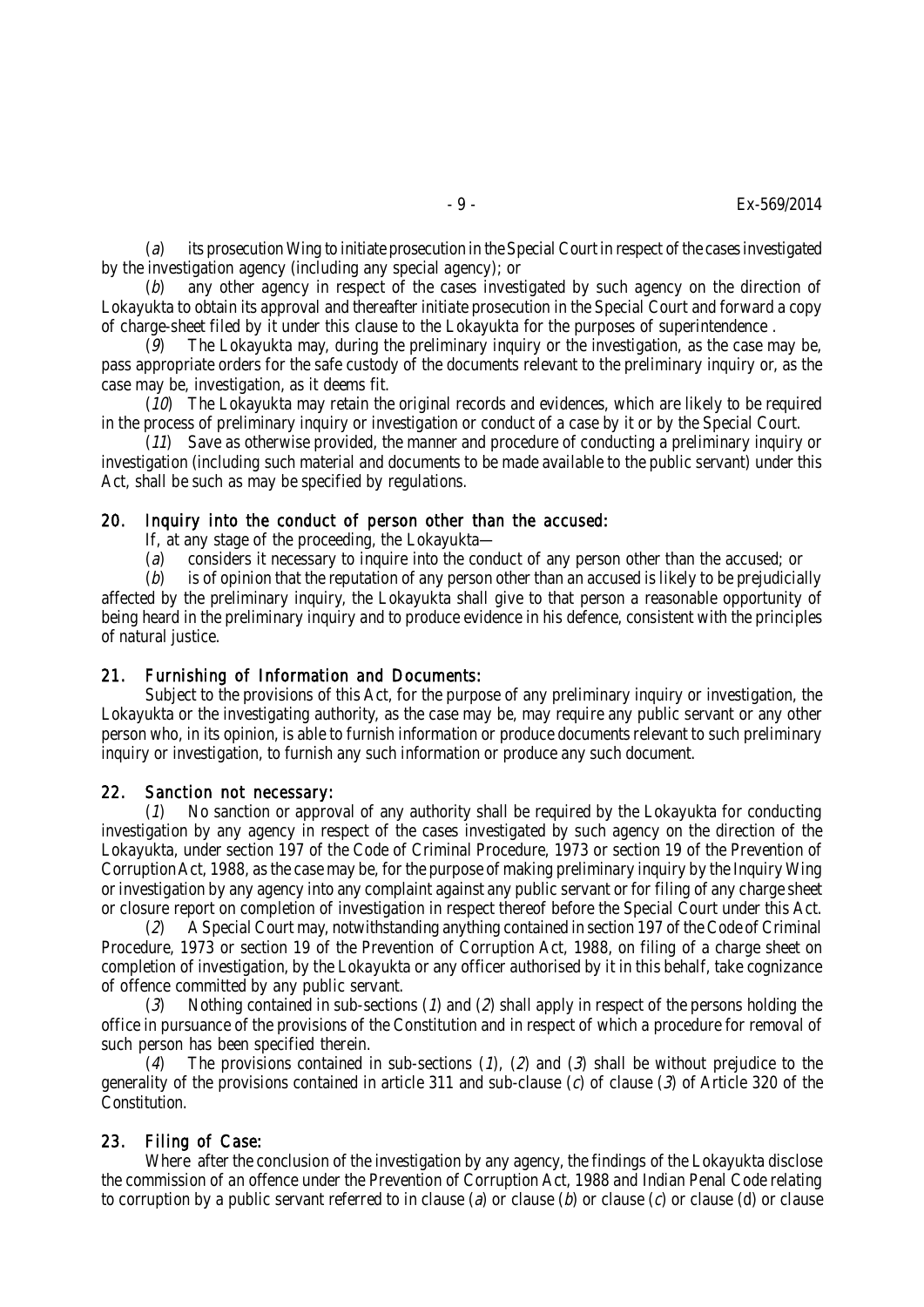#### $Ex - 569/2014$  - 10 -

(e) or clause (f) or clause (g) of sub-section ( $1$ ) of section 13, the Lokayukta may file a case in the Special Court and shall send a copy of the report together with its findings to the competent authority.

#### 24. Transparency in Lokayukta organization:

The Lokayukta shall maintain complete transparency in its functioning and shall ensure that full records of any investigation or inquiry conducted under this Act after its conclusion is made public by being put on a public web site. The Lokayukta will also ensure effective implementation of Section 4 of the Right to Information Act, 2005 for transparency within Lokayukta except for items those covered under Section 8 of the Right to Information Act, 2005.

# CHAPTER- VII POWERS OF LOKAYUKTA

#### 25. Powers of Lokayukta:

The Lokayukta shall, notwithstanding anything contained in any other law for the time being in force, have the powers –

(a) to initiate suo moto appropriate action under this Act against any public servant who is alleged to be/have been involved in any act of corruption;

(b) to exercise superintendence over day to day works of the Lokayukta and give direction to the investigating officers for the smooth and proper investigation and after completion of the investigation;

(c) to prosecute the accused before the special court, and also to recommend punishment of dismissal, removal or reduction in rank and also impose recovery of the loss caused to the public against the erring public servants after giving them full opportunities of being heard. The recommendation may be executed by the appointing authority of the Government within 6(six) months. In the event of non-execution on the part of the concerned department the reason for non- execution is to be laid before the Mizoram State Assembly. While recommending any action Lokayukta will duly consider distinction between bonafide action and an action with malafide intention, and also judgement of error with and without ill-motive;

(d) to ensure the integrity of its functionaries and impose on defaulters punishment either of dismissal, removal or reduction in rank as found deemed fit;

- (e) to ensure proper prosecution of cases before Court established by competent authority;
- (f) to compound the offence of corruption either
	- (i) by seizing and confiscating all the assets and properties which are known and admitted that they have been accumulated by means of corrupt practices by the erring public servant; or
	- (ii) by making an order compelling thereby the defaulting public servant to recover the entire amount of loss to the public treasury within a specified time.

(g) to issue,in case of threat perception, appropriate direction to the Government or to the concerned authority for providing security to ensure that no physical harm or administrative harassment is caused to the witness;

(h) to provide travelling allowance and daily allowance as per existing rates, on demand, to those who are summoned to appear in person before the Lokayukta or the investigating agency for the purpose of investigation.

#### 26. Search and Seizure of Documents, Articles and Retention thereof:

(1) If the Lokayukta has reason to believe that any document or articles as the case may be which, in its opinion, shall be useful for, or relevant to, any investigation under this Act, are secreted in any place, it may authorise any agency to whom the investigation has been given to search for and to seize such documents/ articles as per the provision of Cr Pc.

(2) If the Lokayukta is satisfied that any document or article seized under sub-section (1) may be used as evidence for the purpose of any preliminary inquiry or investigation or trial under this Act and that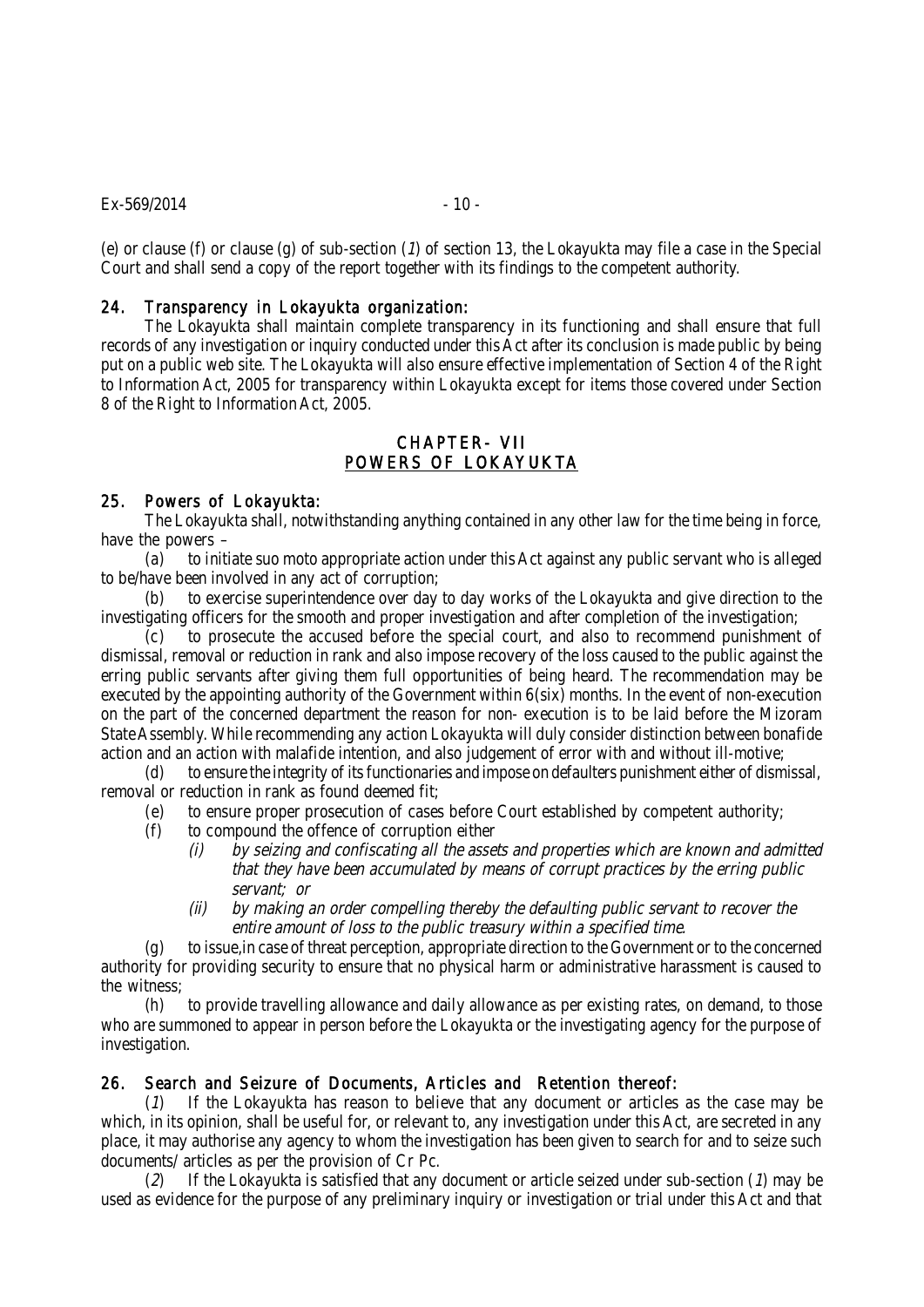it shall be necessary to retain the document or article in its custody or in the custody of such officer as may be authorised, it may so retain or direct such authorised officer to retain such document or article till the completion of such preliminary inquiry or investigation or trial.

Provided that where any document or article is required to be returned, the Lokayukta or the authorised officer may return the same after retaining copies of such document or seized article duly authenticated.

#### 27. Exercise of powers of Civil Court:

(1) Subject to the provisions of this section, for the purpose of any preliminary inquiry and investigation, the Lokayukta shall have all the powers of a civil court, under the Code of Civil Procedure, 1908, in respect of the following matters, namely:—

- $(i)$  summoning and enforcing the attendance of any person and examining him on oath;
- $(i)$  requiring the discovery and production of any document or article
- (*iii*) receiving evidence on affidavits;
- $(i)$  requisitioning any public record or copy thereof from any court or office;
- $(v)$  issueing commissions for the examination of witnesses or documents/ articles

Provided that such commission, in case of a witness, shall be issued only where the witness, in the opinion of the Lokayukta, is not in a position to attend the proceeding before the Lokayukta; and

 $(vi)$  such other matters as may be prescribed.

 $(2)$  Any proceeding before the Lokayukta shall be deemed to be a judicial proceeding within the meaning of section 193 of the Indian Penal Code ( Act 45 of 1860).

# 28. Utilisation of Service of Officer/ Agency of the Government:

The Lokayukta may, for the purpose of conducting any preliminary inquiry or investigation, utilise the services of any officer or organisation or investigation agency of the State Government or the Central Government including Central Bureau of Investigation (CBI).

(2) For the purpose of preliminary inquiry or investigating into any matter pertaining to such inquiry or investigation, any officer or organization or agency whose services are utilised under sub-section (1) may, subject to the direction and control of the Lokayukta,-

- (a) summon and enforce the attendance of any person and examine him;
- (b) require the discovery and production of any document; and
- (c) requisition any public record or copy thereof from any office.

 $(3)$  The officer or organization or agency whose services are utilised under sub-section  $(2)$  shall inquire or, as the case may be investigate into any matter pertaining to the preliminary inquiry or investigation and submit a report thereon to the Lokayukta within such period as may be specified by it in this behalf.

# 29. Attachment of property:

(1) Where the Lokayukta or any investigation officer authorized by it in this behalf, has reason to believe, the reason for such belief to be recorded in writing, on the basis of material in his possession, that—

- (a) any person is in possession of any proceeds of corruption;
- (b) such person is accused of having committed an offence relating to corruption; and

(c) such proceeds of offence are likely to be concealed, transferred or dealt with in any manner which may result in frustrating any proceedings relating to confiscation of such proceeds of offence, he may, by order in writing, provisionally attach such property for a period not exceeding ninety days from the date of the order.

(2) The Lokayukta shall, immediately after attachment under sub-section  $(1)$ , forward a copy of the order, along with the material in his possession, referred to in that sub-section, to the Special Court, in a sealed envelope, in the manner as may be prescribed and such Court may extend the order of attachment and keep such material for such period as the Court may deem fit.

(3) Every order of attachment made under sub-section (1) shall cease to have effect after the expiry of the period specified in that sub-section or after the expiry of the period as directed by the Special Court under sub-section (2).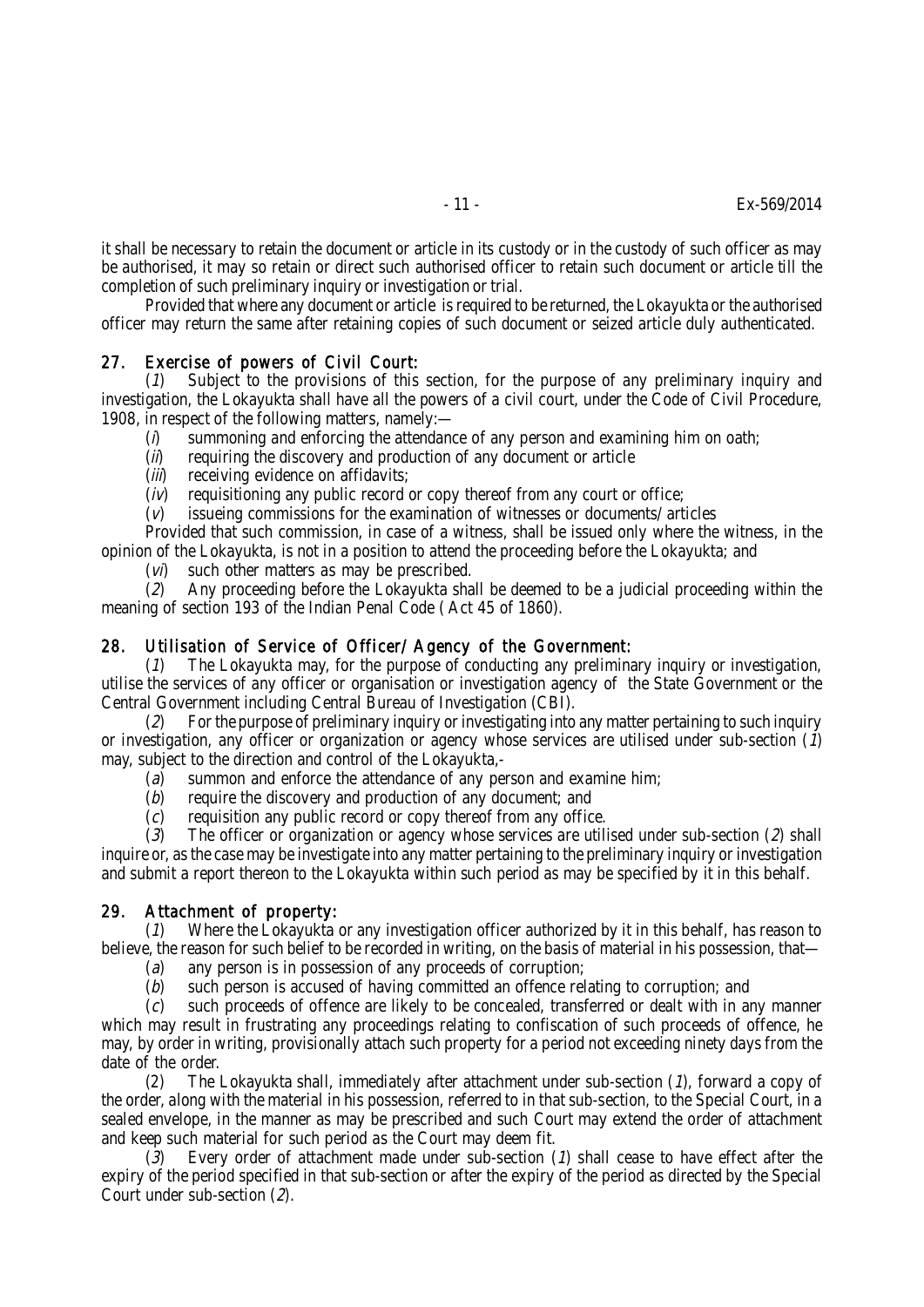#### $Ex - 569/2014$  - 12 -

(4) Nothing in this section shall prevent the person interested in the enjoyment of the immovable property attached under sub-section  $(1)$  or sub-section  $(2)$ , from such enjoyment.

Explanation.—For the purposes of this sub-section, "person interested", in relation to any immovable property, includes all persons claiming or entitled to claim any interest in the property.

# 30. Confirmation of attachment by Special Court:

(1) The Lokayukta, when it provisionally attaches any property under sub-section (1) of section 29 shall, within a period of thirty days of such attachment, file an application stating the facts of such attachment before the Special Court and make a prayer for confirmation of attachment of the property till completion of the proceedings against the public servant in the Special Court.

 $(2)$  The Special Court may, if it is of the opinion that the property provisionally attached had been acquired through corrupt means, make an order for confirmation of attachment of such property till the completion of the proceedings against the public servant in the Special Court.

(3) If the public servant is subsequently acquitted of the charges framed against him, the property, subject to the orders of the Special Court, shall be restored to the concerned public servant along with benefits from such property as might have accrued during the period of attachment.

(4) If the public servant is subsequently convicted of the charges of corruption, the property and the proceeds thereon relatable to the offence under the Prevention of Corruption Act, 1988 shall be confiscated and vest in the Government free from any encumbrance or leasehold interest excluding any debt due to any bank or financial institution.

Explanation.—For the purposes of this sub-section, the expressions "bank", "debt" and "financial institution" shall have the meanings respectively assigned to them in clauses ( $d$ ), ( $d$ ) and ( $h$ ) of section 2 of the Recovery of Debts due to Banks and Financial Institutions Act, 1993.

(5) Without prejudice to the provisions of sections 29 and 30, where the Special Court, on the basis of *prima facie* evidence, has reason to believe or is satisfied that the assets, proceeds, receipts and benefits, by whatever name called, have arisen or procured by means of corruption by the public servant, it may authorize the confiscation of such assets, proceeds, receipts and benefits till his acquittal.

(6) Where an order of confiscation made under sub-section ( $\eta$ ) is modified or annulled by the High Court or Supreme Court or where the public servant is acquitted by the Special Court, the assets, proceeds, receipts and benefits, confiscated under sub-section (1) shall be returned to such public servant.

#### 31. Transfer or Suspension of Public servant:

Where the Lokayukta, while making a preliminary inquiry into allegations of corruption, is *prima facie* satisfied, on the basis of evidence available, that-

(a) the continuance of the public servant referred to in clause (d) or clause (e) or clause (f) of sub-section (1) of section 13 in his post while conducting the preliminary inquiry is likely to affect such preliminary inquiry adversely; or

 $(b)$  such public servant is likely to destroy or in any way tamper with the evidence or influence witnesses, then, the Lokayukta may recommend to the State Government for transfer or suspension of such public servant from the post held by him till such period as may be specified in the order.

#### 32. Power for Preservation of Documents:

The Lokayukta may, in discharge of its functions under this Act, issue appropriate directions to a public servant entrusted with the preparation or custody of any document or record—

(a) to protect such document or record from destruction or damage; or

(b) to prevent the public servant from altering or secreting such document or record; or

(c) to prevent the public servant from transferring or alienating any assets allegedly acquired by him through corrupt means.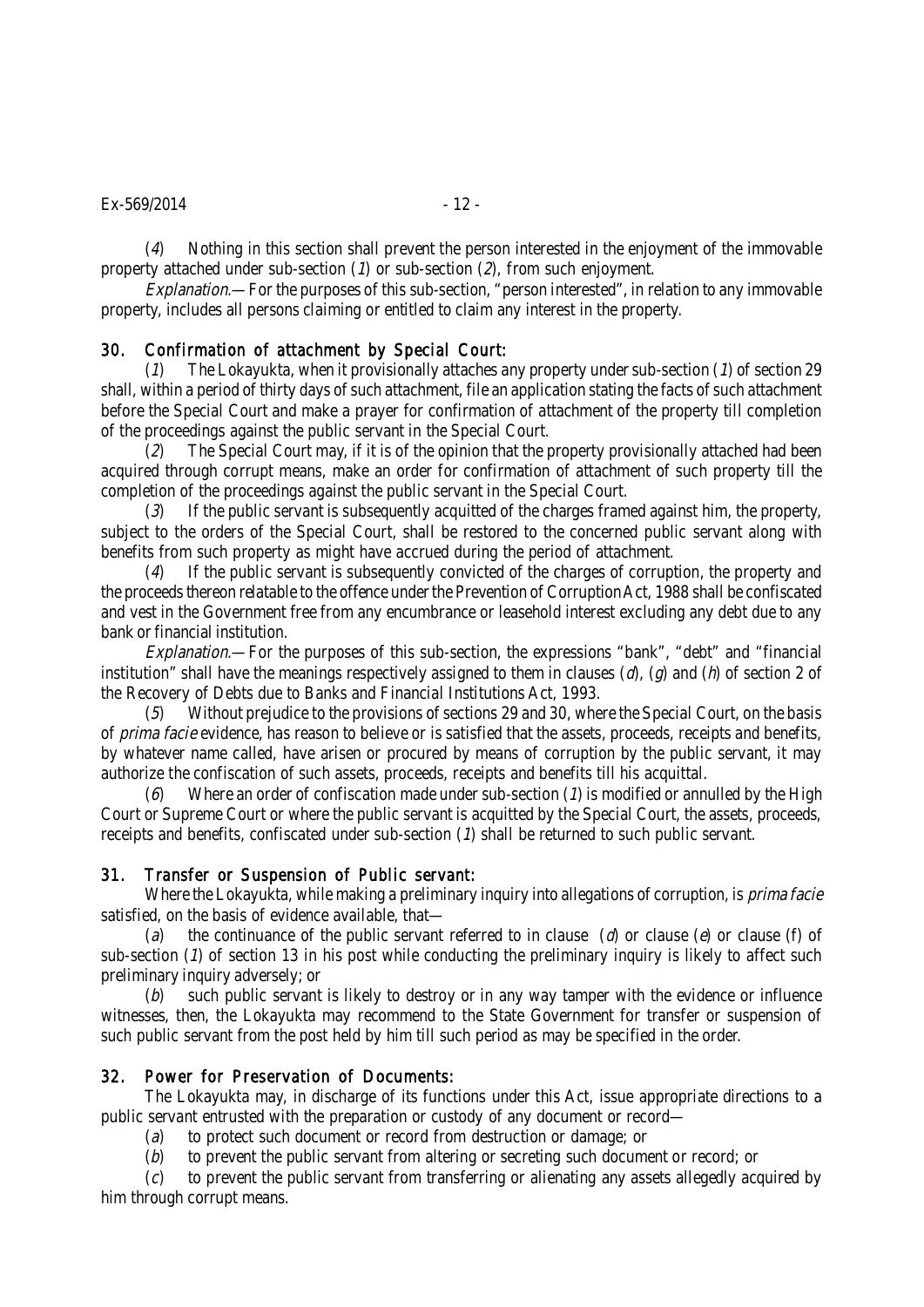# 33. Delegation of Power:

The Lokayukta may, by general or special order in writing and subject to such conditions and limitations as may be specified therein, direct that any administrative or financial power conferred on it may also be exercised or discharged by such of its Members or officers or employees as may be specified in the order.

## CHAPTER-VIII CONSTITUTION OF SPECIAL COURT

# 34. Constitution of Special Court:

(1) The State Government shall constitute such number of Special Courts as recommended by the Lokayukta, to hear and decide the cases arising out of the Prevention of CorruptionAct,1988 or under this Act.

(2) The Special Courts constituted under sub-section (1) shall ensure completion of each trial within a period of 12(twelve) months from the date of filing of the case in the Court:

Provided that in case the trial cannot be completed within a period of 12 (twelve) months, the Special Court shall record reasons thereof and shall make all efforts to complete the trial within another period of 6 (six) months.

Provided further that adjournments should not be given without sufficient and reasonable cause.

# 35. Procedure for letter of Request:

(1) Notwithstanding any thing contained in this Act or the Code of Criminal Procedure, 1973 if, in the course of a preliminary inquiry or investigation into an offence or other proceeding under this Act, an application is made to a Special Court by an officer of the Lokayukta authorized in this behalf that any evidence is required in connection with the preliminary inquiry or investigation into an offence or proceeding under this Act and he is of the opinion that such evidence may be available in any place in a contracting State, and the Special Court, on being satisfied that such evidence is required in connection with the preliminary inquiry or investigation into an offence or proceeding under this Act, may issue a letter of request to a court or an authority in the contracting State competent to deal with such request to—

- (i) examine the facts and circumstances of the case;
- (ii) take such steps as the Special Court may specify in such letter of request; and
- (iii) forward all the evidence so taken or collected to the Special Court issuing such letter of request.

(2) The letter of request shall be transmitted in such manner as the Government may prescribe in this behalf.

(3) Every statement recorded or document or thing received under sub-section (1) shall be deemed to be evidence collected during the course of the preliminary inquiry or investigation.

# CHAPTER – IX

# COMPLAINT AGAINST CHAIRPERSON,MEMBERS AND OFFICIALS OF LOKAYUKTA

# 36. Complaint against Chairperson, Members and Officials of Lokayukta:

(1) The Lokayukta shall not inquire into any complaint made against its Chairperson or any Member.

(2) Subject to the provisions of sub-section (4), the Chairperson or any Member shall be removed from his office by order of the Governor on grounds of misbehavior after the Supreme Court, on a reference being made to it

- (i) by the Governor; or
- (ii) by the Governor, on a petition signed by at least two-third members of Mizoram Legislative Assembly, has, on an enquiry held in accordance with the procedure prescribed in that behalf, reported that the Chairperson or such member, as the case may be, ought to be removed on such ground.

The Governor may suspend from office the Chairperson or any Member in respect of whom a reference has been made to the Supreme Court under sub-section (2), on receipt of the recommendation or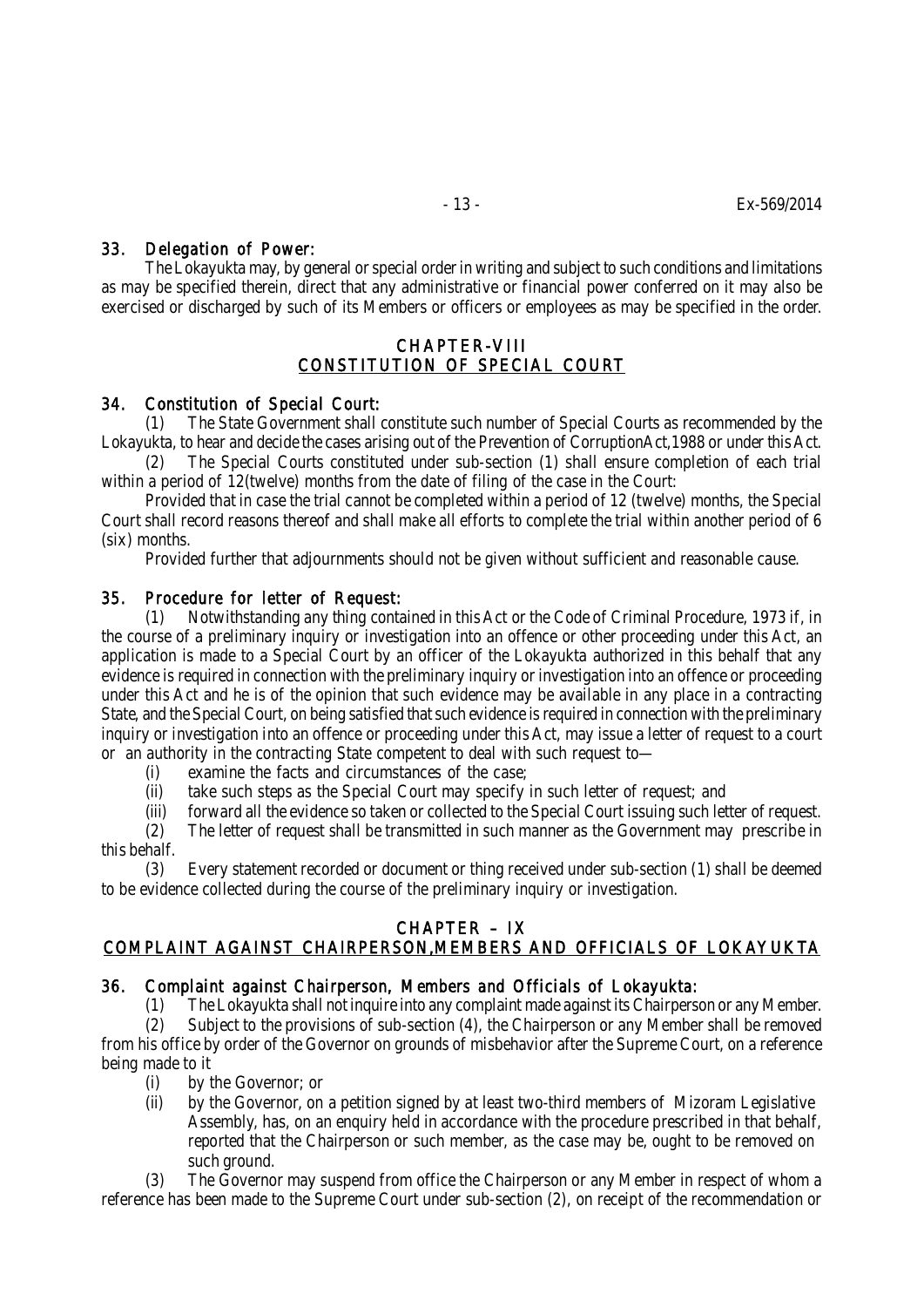#### $Ex - 569/2014$  - 14 -

interim order made by the Supreme Court in this regard until the Governor has passed orders on receipt of the final report of the Supreme Court on such reference.

(4) Notwithstanding anything contained in sub-section(2), the Governor may, by order, remove from the office, the Chairperson or any Member if the Chairperson or such Member, as the case may be,—

(a) is adjudged an insolvent; or

(b) engages, during his term of office, in any paid employment outside the duties of his office; or<br>(c) is, in the opinion of the Governor, unfit to continue in office by reason of infirmity of mind or body.

is, in the opinion of the Governor, unfit to continue in office by reason of infirmity of mind or body.

(5) If the Chairperson or any Member is, or becomes, in any way concerned or interested in any

contract or agreement made by or on behalf of the Government of India or the Government of a State or participates in any way in the profit thereof or in any benefit or emolument arising there from otherwise than as a member and in common with the other members of an incorporated company, he shall, for the purposes of sub-section (2), be deemed to be guilty of misbehaviour.

## 37. Complaint against officials of Lokayukta:

(1) Every complaint or allegation made against any officer or employee or agency associated with the Lokayukta for an offence punishable under the Prevention of Corruption Act, 1988 shall be dealt with in accordance with the provisions of this section.

(2) The Lokayukta shall complete the inquiry into the complaint or allegation made within a period of thirty days from the date of its receipt.

(3) While making an inquiry into the complaint against any officer or employee of the Lokayukta or agency engaged or associated with the Lokayukta, if it is prima facie satisfied on the basis of evidence available, that—

(a) continuance of such officer or employee of the Lokayukta or agency engaged or associated in his post while conducting the inquiry is likely to affect such inquiry adversely; or

(b) an officer or employee of the Lokayukta or agency engaged or associated is likely to destroy or in any way tamper with the evidence or influence witnesses, then, the Lokayukta may, by order, suspend such officer or employee of the Lokayukta or divest such agency engaged or associated with the Lokayukta of all powers and responsibilities hereto before exercised by it.

(4) On the completion of the inquiry, if the Lokayukta is satisfied that there is prima facie evidence of the comission of an offence under the Prevention of Corruption Act,1988 or of any wrong doing, it shall, within a period of fifteen days of the completion of such inquiry, order to prosecute such officer or employee of the Lokayukta or such officer, employee, agency engaged or associated with the Lokayukta and initiate disciplinary proceedings against the official concerned:

Provided that no such order shall be passed without giving such officer or employee of the Lokayukta, a reasonable opportunity of being heard.

# CHAPTER - X

# ASSESSMENT OF LOSS AND RECOVERY THEREOF BY THE SPECIAL COURT

#### 38. Assessment of Loss and Recovery thereof by the Special Court:

If any public servant is convicted of an offence under the Prevention of Corruption Act, 1988 by the Special Court, notwithstanding and without prejudice to any law for the time being in force, it may make an assessment of loss, if any, caused to the public —

exchequer on account of the actions or decisions of such public servant not taken in good faith and for which he stands convicted, and may order recovery of such loss, if possible or quantifiable, from such public servant convicted:

Provided that if the Special Court, for reasons to be recorded in writing, comes to the conclusion that the loss caused was pursuant to a conspiracy with the beneficiary or beneficiaries of actions or decisions of the public servant so convicted, then such loss may, if assessed and quantifiable under this section, also be recovered from such beneficiary or beneficiaries proportionately.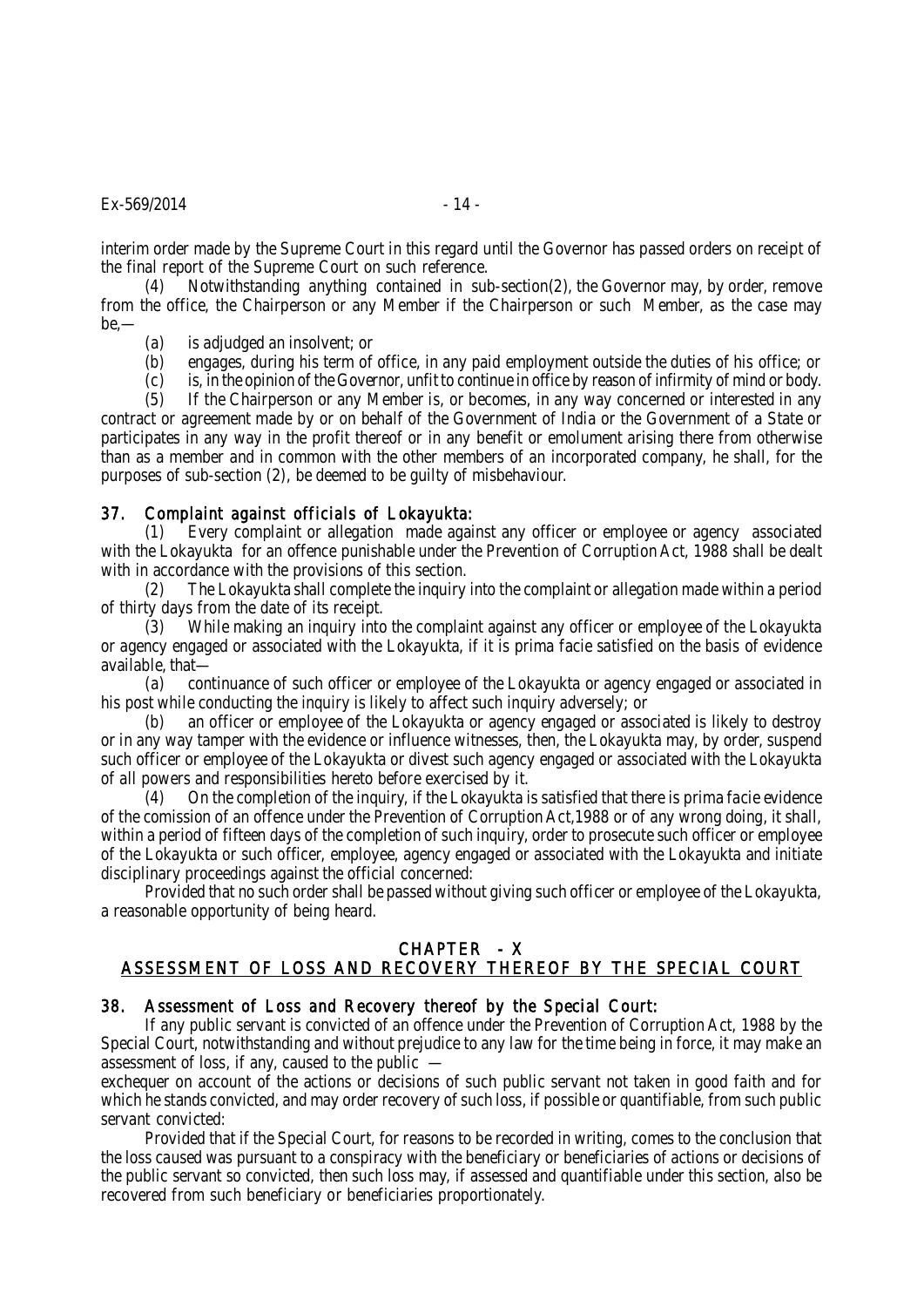# CHAPTER XI FINANCE,ACCOUNTS AND AUDIT OF LOKAYUKTA

#### 39. Finance, Accounts and Audit of Lokayukta:

The Lokayukta shall prepare, in such form and at such time in each financial year as may be prescribed, its budget for the next financial year, showing the estimated receipts and expenditure of the Lokayukta and forward the same to the Government of Mizoram for information.

# 40. Provision of Fund:

The Government of Mizoram may, after due appropriation made by Mizoram State Legislative Assembly by law in this behalf, make to the Lokayukta grants of such sums of money as are required to be paid for the salaries and allowances payable to the Chairperson and Members and the administrative expenses, including the salaries and allowances and pension payable to or in respect of officers and other employees of the Lokayukta.

## 41. Maintenance of Accounts:

(1) The Lokayukta shall maintain proper accounts and other relevant records and prepare an annual statement of accounts in such form as may be prescribed by the Government of Mizoram in consultation with the Accountant General of Mizoram.

(2) The accounts of the Lokayukta shall be audited by the Accountant General of Mizoram at such intervals as may be specified by him.

(3) The Accountant General of Mizoram or any person appointed by him in connection with the audit of the accounts of the Lokayukta under this Act shall have the same –

rights, privileges and authority in connection with such audit, as the Accountant General of Mizoram generally has, in connection with the audit of the Government accounts and, in particular, shall have the right to demand the production of books, accounts, connected vouchers and other documents and papers and to inspect any of the offices of the Lokayukta.

(4) The accounts of the Lokayukta, as certified by the Accountant General of Mizoram or any other person appointed by him in this behalf, together with the audit report thereon, shall be forwarded annually to the State Government and the State Government shall cause the same to be laid before Mizoram Legislative Assembly.

# 42. Furnishing of Returns and Statements:

The Lokayukta shall furnish to the State Government, at such time and in such form and manner as may be prescribed or as the State Government may request, such returns and statements and such particulars in regard to any matter under the jurisdiction of the Lokayukta, as the State Government may, from time to time, require.

# CHAPTER – XII DECLARATION OF ASSETS

# 43. Declaration of movable & immovable Assets:

(1) Every public servant shall make a declaration of his assets and liabilities in the manner as may be prescribed.

(2) A public servant shall, within a period of thirty days from the date on which he makes and subscribes an oath or affirmation to enter upon his office, furnish to the competent authority the information relating to—

(a) the assets of which he, his spouse and his dependants are, jointly or severally, owners or beneficiaries;

(b) his liabilities and that of his spouse and his dependants.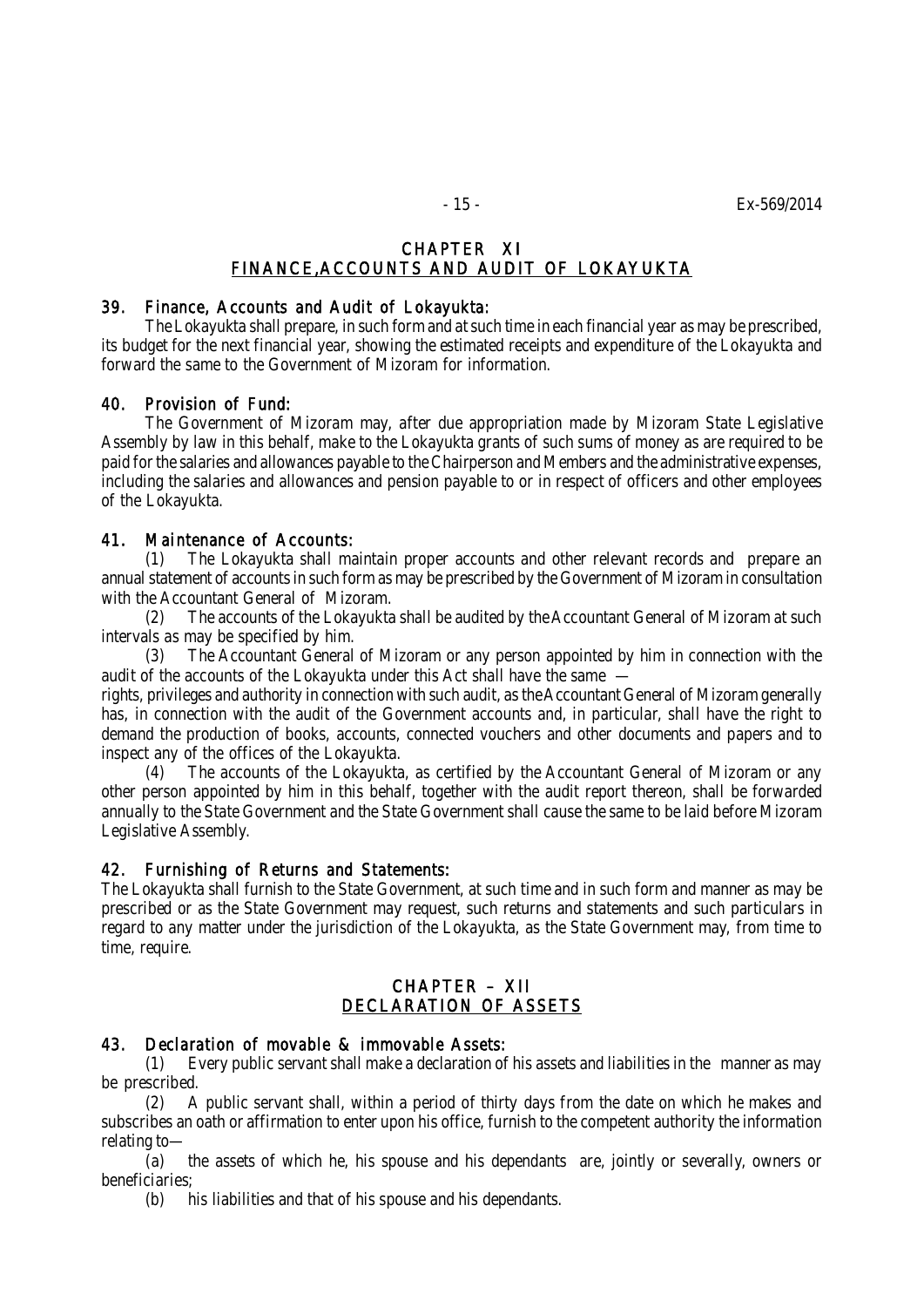#### $Ex - 569/2014$  - 16 -

(3) A public servant holding his office as such, at the time of the commencement of this Act, shall furnish information relating to such assets and liabilities, as referred to in sub-section (2), to the competent authority within six months of the coming into force of this Act.

(4) Every public servant shall file with the competent authority, on or before the 31st July of every year, an annual return of such assets and liabilities, as referred to in sub-section (2), as on the 31<sup>st</sup> March of that year.

(5) The information under sub-section (2) or sub-section (3) and annual return under sub-section (4) shall be furnished to the competent authority in such form and in such manner as may be prescribed.

(6) The competent authority in respect of each Department shall ensure that all such statements are published on the website of such Department by 31<sup>st</sup> August of that year.

Explanation.—For the purposes of this section, "dependants" means sons, daughters and any other person(s) who have no separate means of earning and are wholly dependant on the public servant for their livelihood.

#### 44. Failure to Declare Assets or giving misleading information:

If any public servant willfully or for reasons which are not justifiable, fails to—

(a) declare his assets ; or

(b) gives misleading information in respect of such assets and is found to be in possession of assets not disclosed or in respect of which misleading information was furnished, then, such assets shall, unless otherwise proved, be presumed to belong to the public servant and shall be presumed to be assets acquired by corrupt means:

Provided that the competent authority may condone or exempt the public servant from furnishing information in respect of assets not exceeding such minimum value as may be prescribed.

# CHAPTER – XIII OFFENCES AND PENALTIES

#### 45. Offences and Compensation Thereof:

(1) Whenever any person makes any false and frivolous or vexatious complaint and causes arrest of a public servant, if it appears to the Judge of a special Court by whom the case is heard that there is no sufficient ground of proceeding or for causing such arrest the Special Court may award such compensation not exceeding one thousand rupees to be paid by the person so causing the arrest to the public servant so arrested for his loss of time and expenses in the matter, as the Judge thinks fit.

(2) In such cases, if more public servants than one are arrested, the Judge may, in like manner, award to each one of them such compensation not exceeding one thousand rupees, as such the Judge thinks fit.

(3) No Court except a Special Court shall take cognizance of an offence under sub-section (1).

(4) Any compensation awarded under this section may be recovered as if it were a fine, and, if it cannot be so recovered, the person by whom it is payable shall be sentenced to simple imprisonment for such term not exceeding 3(three) months as the Judge directs, unless such sum is sooner paid.

# 46. Offences by Society, Association or Trust:

(1) Where any offence under sub-section(1) of section 45 has been committed by any society or association of persons or trust (whether registered or not), every person who, at the time the offence was committed, was directly in charge of, and was responsible to, the society or association of persons or trust, for the conduct of the business or affairs or activities of the society or association of persons or trust as well as such society or association of persons or trust shall be deemed to be guilty of the offence and shall be liable to be proceeded against and punished accordingly:

Provided that nothing contained in this sub-section shall render any such person liable to any punishment provided in this Act, if he proves that the offence was committed without his knowledge or that he had exercised all due diligence to prevent the commission of such offence.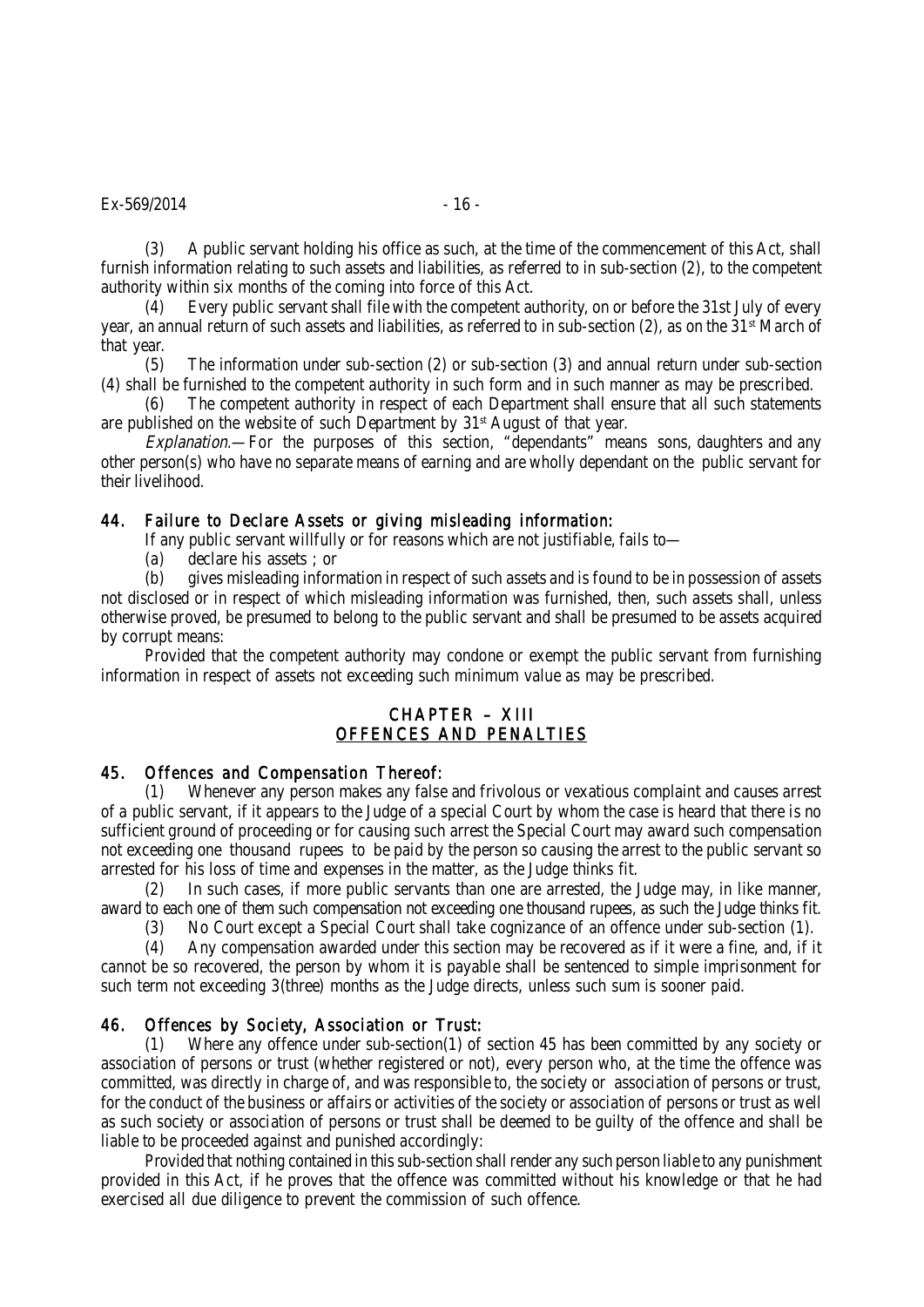(2) Notwithstanding anything contained in sub-section (1), where an offence under this Act has been committed by a society or association of persons or trust (whether registered or not) and it is proved that the offence has been committed with the consent or connivance of, or is attributable to any neglect on the part of, any director, manager, secretary or other officer of such society or association of persons or trust, such director, manager, secretary or other officer shall also be deemed to be guilty of that offence and shall be liable to be proceeded against and punished accordingly.

## CHAPTER - XIV REPORT TO GOVERNOR & MISCELLANEOUS

#### 47. Report to Governor:

It shall be the duty of the Lokayukta to present annually to the Governor a report on the work done by the Lokayukta and on receipt of such report the Governor shall cause a copy thereof together with a memorandum explaining, in respect of the cases, if any, where the recommendation of the Lokayukta was not accepted, the reason for such non-acceptance to be laid before the Mizoram Legislative Assembly.

#### 48. Protection of Public Servant against things done in good faith:

No suit, prosecution or other legal proceedings under this Act shall lie against any public servant, in respect of anything which is done in good faith or intended to be done in the discharge of his official functions or in exercise of his powers.

#### 49. Protection of Lokyukta or officials of Lokayukta:

No suit, prosecution or other legal proceedings shall lie against the Lokayukta or against any officer, employee, agency or any person, in respect of anything which is done in good faith or intended to be done under this Act or the rules or the regulations made thereunder.

#### 50. Chairperson, Members and Offcials to be public servants:

The Chairperson, Members, officers and other employees of the Lokayukta shall be deemed, when acting or purporting to act in pursuance of any of the provisions of this Act, to be public servants within the meaning of section 21 of the Indian Penal Code.

#### 51. Bar of Civil Court jurisdiction:

No civil court shall have jurisdiction in respect of any matter which the Lokayukta is empowered by or under this Act to determine.

#### 52. Provision of Legal Assistance:

The Lokayukta may consider to every person against whom a complaint has been made before it, under this Act, legal assistance to defend his case before the Lokayukta, if such assistance is requested for.

#### 53. Provision to have overriding effect:

The provisions of this Act shall have effect notwithstanding anything inconsistent therewith contained in any enactment other than this Act or in any instrument having effect by virtue of any enactment other than this Act.

#### 54. Act not in derogation of other laws:

The provisions of this Act shall be in addition to, and not in derogation of any other laws for the time being in force.

#### 55. Power to punish for contempt :

The Lokayukta shall have and exercise the same jurisdiction powers and authority in respect of contempt of itself as a High court has and may exercise, and for this purpose, the provisions of the Contempt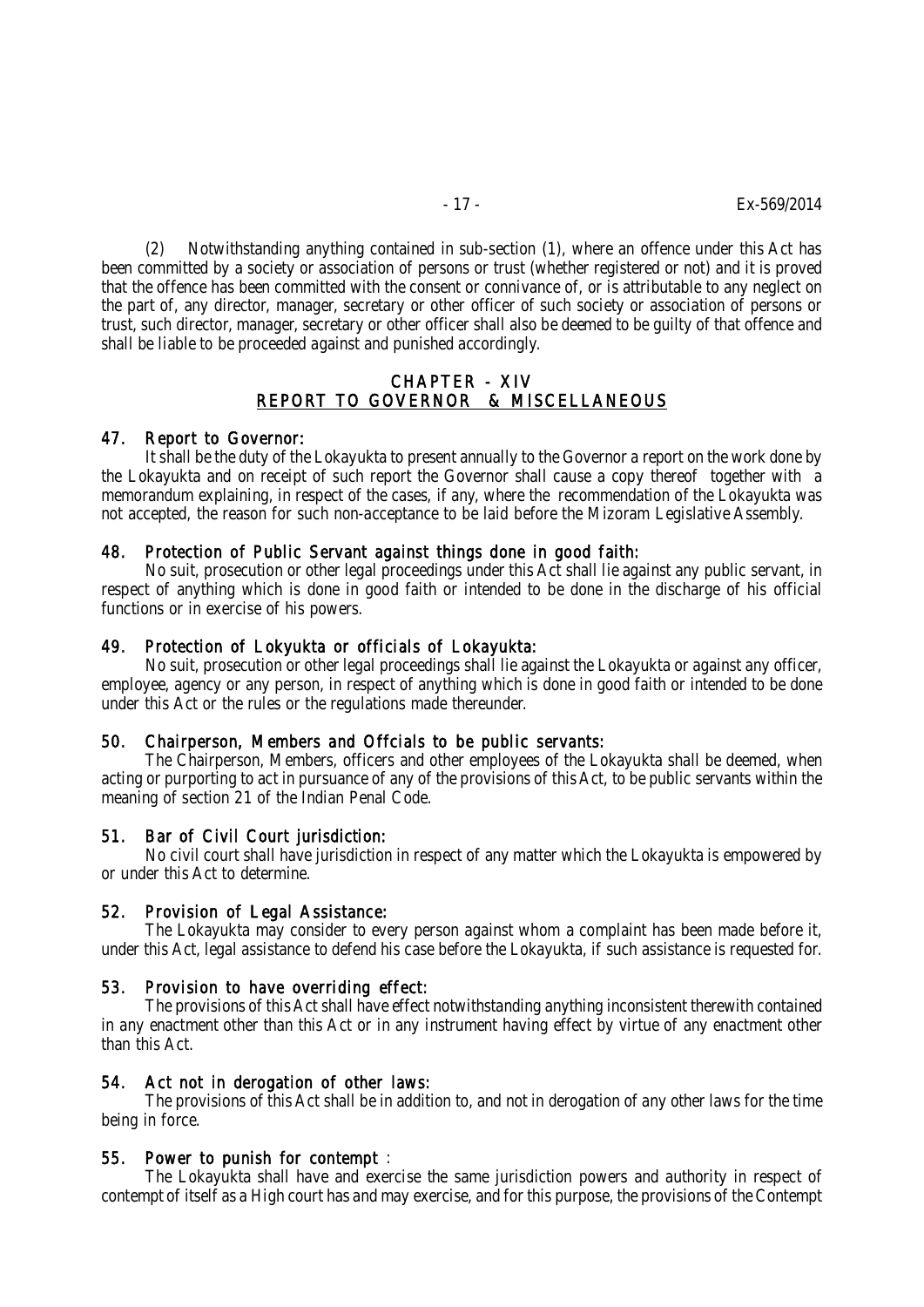of Courts Act, 1971 (Central Act 70 of 1971) shall have the effect subject to the modification that the references therein to the High Court shall be construed as a reference to the Lokayukta as the case may be.

## 56. Whistle Blower Protection:

For the protection of complainant under this Act, section 20 of the Anti-Corruption, Grievance Redressal and Whistleblower Protection Act, 2011 shall apply and that the word 'Lokpal', wherever it occurs in that section, shall be construed as Lokayukta.

# 57. Power to make Rules:

(1) The State Government may, by notification in the Official Gazette, make rules to carry out the provisions of this Act.

(2) In particular, and without prejudice to the generality of the foregoing power, such rules may provide for all or any of the following matters, namely:—

(a) the form of complaint referred to in clause (e) of sub-section (1) of section 2;

(b) the term of the Search Committee, the fee and allowances payable to its

Members and the manner of selection of panel of names under sub-section (5) of section 4;

(c) the post or posts in respect of which the appointment shall be made after consultation with the State Public Service Commission under the proviso to sub-section (3) of section 10;

(d) other matters for which the Lokayukta shall have the powers of a civil court under clause (vi) of sub-section (1) of section 27;

(e) the manner of sending the order of attachment along with the material to the Special Court under sub-section (2) of section29;

(f) the manner of transmitting the letter of request under sub-section (2) of section 36;

(g) the form and the time for preparing in each financial year the budget for the next financial year, showing the estimated receipts and expenditure of the Lokayukta under section 40;

(h) the form for maintaining the accounts and other relevant records and the form of annual statement of accounts under sub-section (1) of section 42;

(i) the form and manner and the time for preparing the returns and statements along with particulars under section 43;

(j) the form and the time for preparing an annual return giving a summary of its activities during the previous year under sub-section (5) of section 44;

(k) the form of annual return to be filed by a public servant under sub-section (5) of section  $44$ ;

(l) the minimum value for which the competent authority may condone or exempt a public servant from furnishing information in respect of assets under the proviso to section 45;

(m) any other matter which is to be or may be prescribed.

# 58. Power to make Regulations:

(1) Subject to the provisions of this Act and the rules made thereunder, the Lokayukta may, by notification in the Official Gazette, make regulations to carry out the provisions of this Act.

(2) In particular, and without prejudice to the generality of the foregoing power, such regulations may provide for all or any of the following matters, namely:—

(a) the conditions of service of the secretary and other officers and staff of the Lokayukta and the matters which in so far as they relate to salaries, allowances, leave or pensions, require the approval of the Governor under sub-section (4) of section 10;

(b) the place of sittings of benches of the Lokayukta under clause (f) of sub-section (1) of section 16;

(c) the manner for displaying on the website of the Lokayukta, the status of all complaints pending or disposed of along with records and evidence with reference thereto under sub-section (10) of section 20;

(d) the manner and procedure of conducting preliminary inquiry or investigation under sub-section (11)of section 20;

(e) any other matter which is required to be, or may be, specified under this Act.